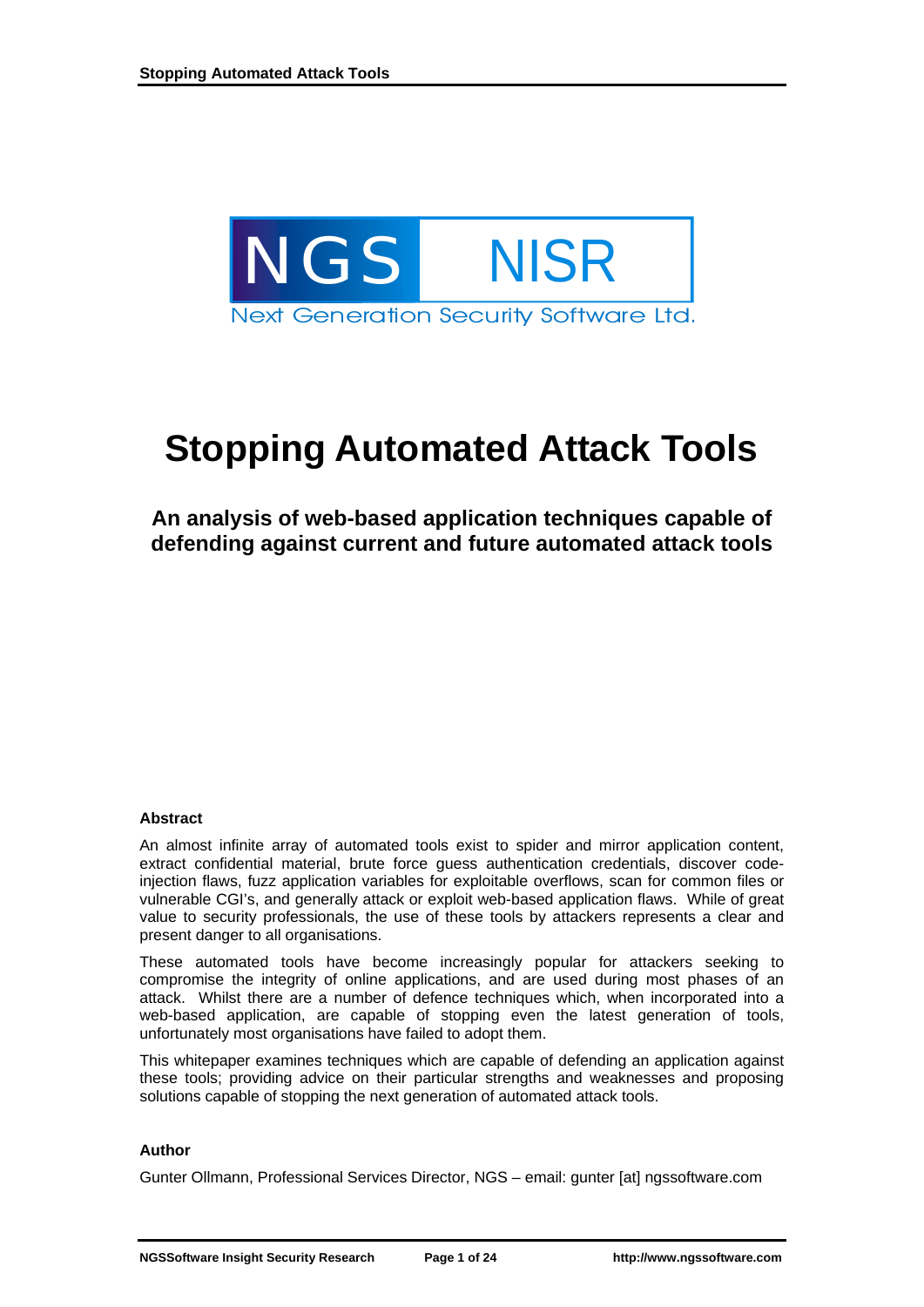| Section 1: |        |                                                            |  |
|------------|--------|------------------------------------------------------------|--|
| Section 2: |        |                                                            |  |
|            | 2.1.   |                                                            |  |
|            | 2.2.   |                                                            |  |
|            | 2.2.1. |                                                            |  |
| Section 3: |        |                                                            |  |
|            | 3.1.   |                                                            |  |
|            | 3.2.   |                                                            |  |
|            | 3.3.   |                                                            |  |
|            | 3.4.   |                                                            |  |
|            | 3.5.   |                                                            |  |
|            | 3.6.   |                                                            |  |
|            | 3.7.   |                                                            |  |
|            | 3.8.   |                                                            |  |
|            | 3.9.   |                                                            |  |
|            | 3.10.  |                                                            |  |
| Section 4: |        |                                                            |  |
|            | 4.1.   |                                                            |  |
|            | 4.2.   |                                                            |  |
|            | 4.2.1. |                                                            |  |
|            | 4.2.2. |                                                            |  |
|            | 4.2.3. |                                                            |  |
| Section 5: |        |                                                            |  |
|            | 5.1.   |                                                            |  |
|            | 5.1.1. | Technique vs. Tool Generation and Classification  22       |  |
|            | 5.1.2. | Technique vs. Implementation and Client Impact 23          |  |
|            | 5.2.   | Authorised Vulnerability Scanning and Security Testing  23 |  |
|            | 5.3.   |                                                            |  |
|            | 5.4.   |                                                            |  |
|            | 5.5.   |                                                            |  |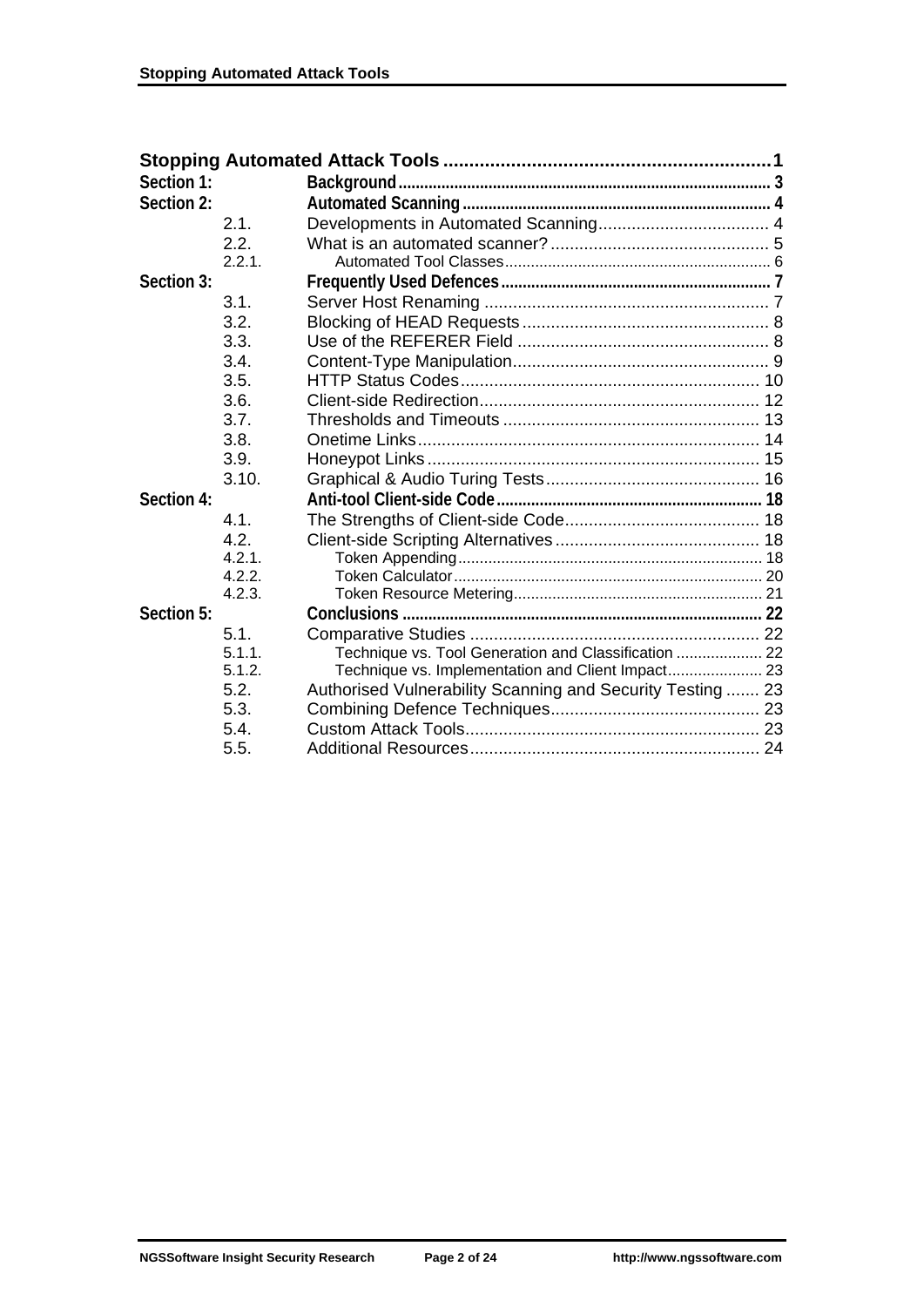## Section 1: **Background**

For an increasing number of organisations, their web-based applications and content delivery platforms represent some of their most prized and publicly visible business assets. Whether they are used to provide interactive customer services, vital client-server operations, or just to act as informational references, these assets are vulnerable to an increasing number of automated attack vectors – largely due to limitations within the core protocols and insecure application development techniques.

As these web-based applications become larger and more sophisticated, the probability of security flaws or vulnerabilities being incorporated into new developments has increased substantially. In fact, most security conscious organisations now realise that their web-based applications are the largest single source of exploitable vulnerabilities.

Over recent years the ability to discover and identify these application flaws has become a critical assessment phase for both professional security agencies and would-be attackers. To increase the speed and reliability of identifying application-level vulnerabilities and potential exploitation vectors, both groups make extensive use of automated scanning tools.

These automated scanning tools are designed to take full advantage of the state-less nature of the HTTP protocol and insecure development techniques by bombarding the hosting server with specially crafted content requests and/or data submissions. Depending upon the nature of the scanning product its purpose may be to create a duplicate of the client-visible content (e.g. content mirroring); search for specific content (i.e. administrative pages, backup files, email addresses for spam); fuzz application variables to elicit server errors and uncover exploitable holes (e.g. SQL injection, cross-site scripting), or even to conduct a brute force discovery of hidden content or customer authentication credentials.

While there are a vast number of defensive strategies designed to help protect a web-based application against actual exploitation, very few of these strategies provide adequate defence against the initial phases of an attack – in particular the high dependency upon automated scanning tools.

By adopting a number of simple design criteria and/or incorporating minor code changes to existing applications, many organisations will find that the current generation of application scanning tools are ineffective in the discovery of probable security flaws; thereby helping reduce the likelihood for future exploitation.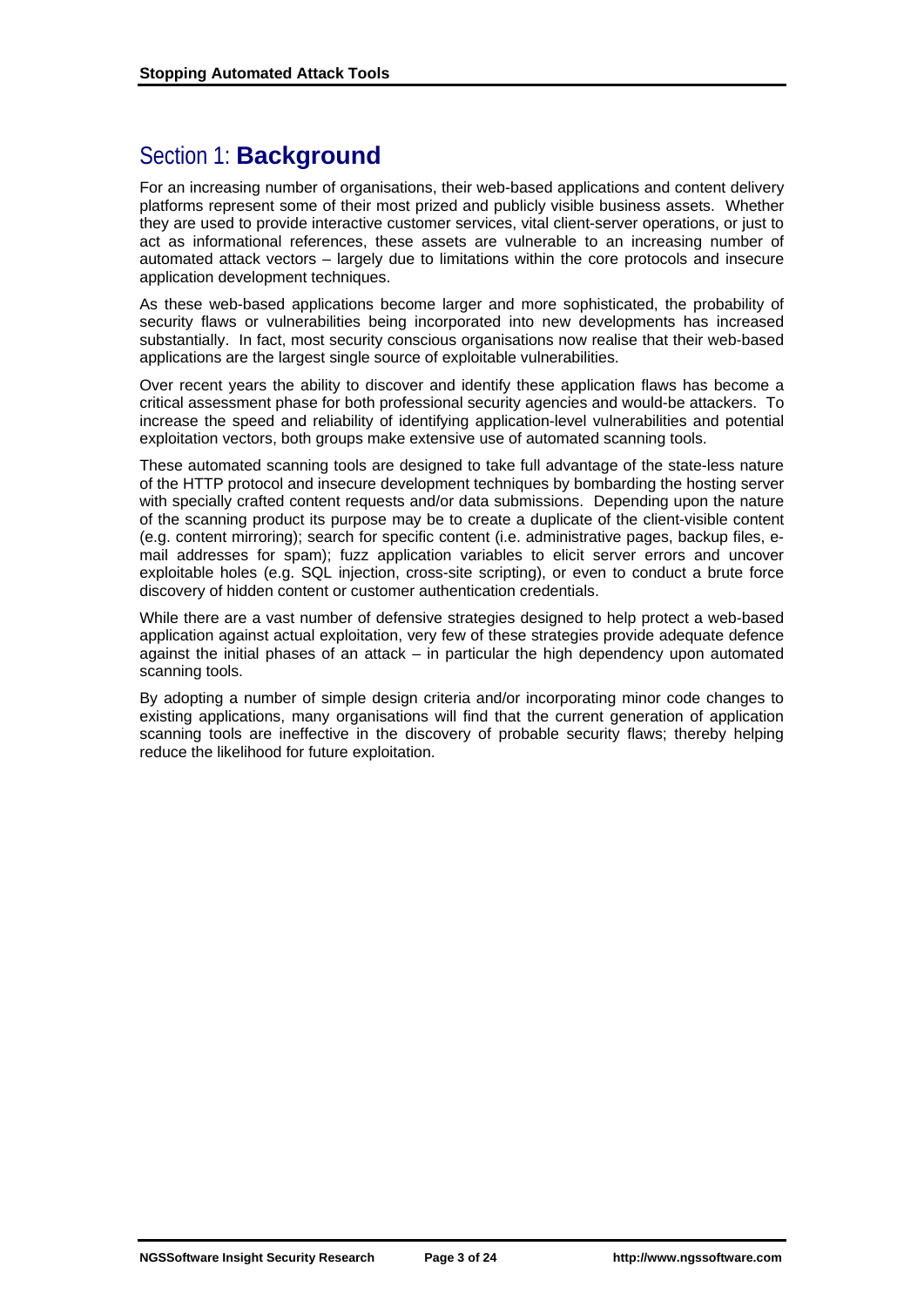## Section 2: **Automated Scanning**

Given the size and complexity of modern web-based applications, the use of automated scanners to navigate, record and test for possible vulnerabilities has become a vital stage in confirming an application's security. Without the use of automated scanning tools, the process of discovering existing security vulnerabilities is an extremely time consuming task and, when done manually, dependant upon the raw skills of the security consultant or attacker.

Therefore, automated scanning tools are a key component in any attacker's arsenal – particularly if they wish to identify and exploit a vulnerability with the least amount of effort and within the shortest possible timescale.

## **2.1. Developments in Automated Scanning**

Just as web-based applications have evolved over the past decade, so too have the automated tools used to scan and uncover potential security vulnerabilities. Whilst the vast majority of these tools and techniques have come from non-commercial and "underground" sources, the quality of the tools is generally very high and they are more than capable of discovering vulnerabilities in most current application developments and/or deployments.

These automated scanning tools have undergone a series of evolutionary steps in order to overcome the security benefits of each advance in web-development technology, and can be divided into a small number of technological groupings or "generations".

This evolution of automated scanning tools can be quickly condensed into the following "generations":

- **1st Generation –** The first generation of automated application scanners did no processing or interpretation of the content they attempted to retrieve. These tools would typically use lists of known file locations (e.g. file locations associated with common IIS administration pages, Compaq Insight Manager pages, Apache root paths, etc.) and sequentially request each URL. At the end of the scan, the attacker would have a list of valid file locations that could then be investigated manually. A common example of a 1st generation tool is a CGI Scanner.
- **★ 2nd Generation –** The 2nd generation of automated scanners used a form of application logic to identify URL's or URL components contained within an HTMLbased page (including the raw client-side scripting content) and navigate to any relevant linked pages – repeating this process as they navigate the host content (a process commonly referred to as 'spidering' or 'spydering'). Depending upon the nature of the specific tool, it may just store the content locally (e.g. mirroring), it may inspect the retrieved content for key values (e.g. email addresses, developer comments, form variables, etc.), build up a dictionary of key words that could be used for later brute forcing attacks, or compile a list of other metrics of the application under investigation (e.g. error messages, file sizes, differences between file contents, etc.) for future reference.
- **★ 2.5 Generation** A slight advance over second generation scanners, this generation of scanners made use of a limited ability to reproduce or mimic the applications presentation layer. This is typically accomplished by the tool memorising a number of default user clicks or data submissions to get to a key area within the application (e.g. logging into the application using valid credentials) and then continuing with standard 1st or 2nd generation tool processes afterwards. Automated scanning tools that utilise this approach are commonly used in the load or performance testing of an application. Also included within this generational grouping are scanning tools that can understand "onclick" events that build simple URL's.
- **★ 3rd Generation –** 3rd generation scanning tools are capable of correctly interpreting client-side code (whether that be JavaScript, VBscript, Java, or some other "just in time" interpreted language) as if rendered in a standard browser, and executing in a fashion similar to a real user.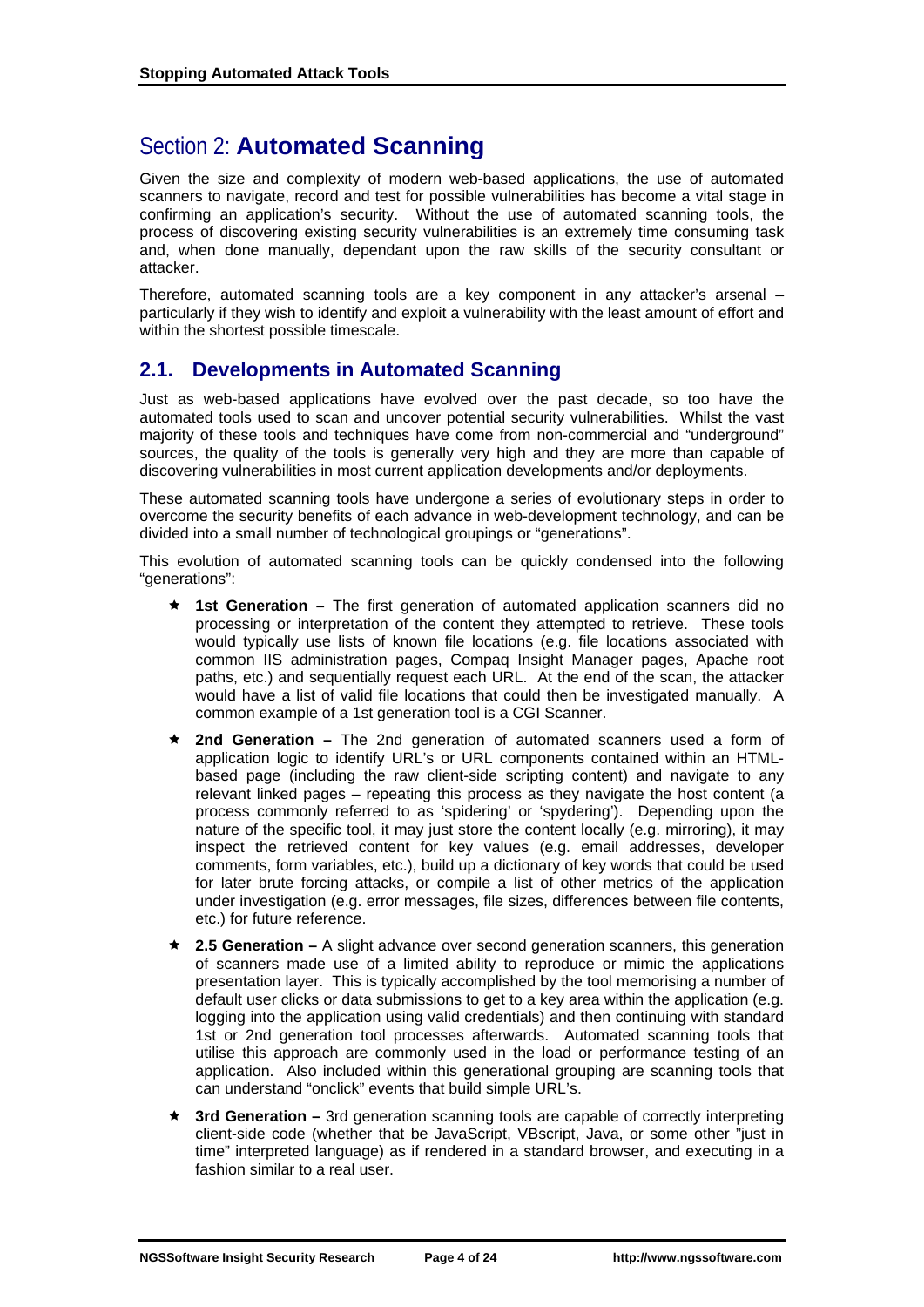Whilst there are literally thousands of tools that can be classed as  $1<sup>st</sup>$ ,  $2<sup>nd</sup>$  or even 2.5 generation, there are currently no reliable  $3<sup>rd</sup>$  generation scanning tools capable of correctly interpreting client-side code without a great deal of customisation or tuning for the specific web-technology application under investigation.

## **2.2. What is an automated scanner?**

As far as web-based applications are concerned, there are a number of methods and security evaluation techniques that can be used to uncover information about an application that has a security context. An automated scanner makes use of one or more discovery techniques to request data and scans each page returned by the web server and attempts to categorise or identify relative information.

Within the security sphere, in the context of an attack, the key functions and discovery techniques that can be automated include the following:

- **Mirroring** The attacker seeks to capture or create a comprehensive copy of the application on a server or storage device of their choosing. This mirrored image of the application content can be used for:
	- Theft and repackaging of intellectual property.
	- $\blacktriangle$  Part of a customer deception crime such as man-in-the-middle attacks, Phishing, or identity theft.
- **Site Scraping or Spidering –** The attacker's goal is to analyse all returned data and uncover useful information within the visible and non-visible sections of the HTML or client-side scripts. Information gleaned in this process can be used for:
	- $\blacktriangle$  Harvesting of email addresses for spam lists.
	- $\triangle$  Social engineering attacks based upon personal data (such as names, telephone numbers, email addresses, etc.).
	- A Ascertaining backend server processes and software versions or revisions.
	- A Understanding development techniques and possible code bypasses based upon "hidden" comments and notes left behind by the application developer(s).
	- Uncovering application details that will influence future phases in the exploitation of the application (e.g. references to "hidden" URL's, test accounts, interesting content, etc.).
	- A Mapping the structure of application URLs and content linking/referencing.
- **★ CGI Scanning** The inclusion of exhaustive lists of content locations, paths and file names to uncover existing application content that could be used in later examinations or for exploitation. Typically, the information being sought includes:
	- $\lambda$  Likely administrative pages or directories.
	- A Scripts and controls associated with different web servers and known to be vulnerable to exploitation.
	- $\lambda$  Default content and sample files.
	- Common "hidden" directories or file path locations.
	- $\triangle$  Shared web services or content not directly referenced by the web-based application.
	- ▲ File download repository locations.
	- A Files commonly associated with temporary content or backup versions.
- **Brute Forcing –** Using this technique, an attacker attempts to brute force quess an important piece of data (e.g. a password or account number) to gain access to additional areas or functionality within the application. Common techniques make use of: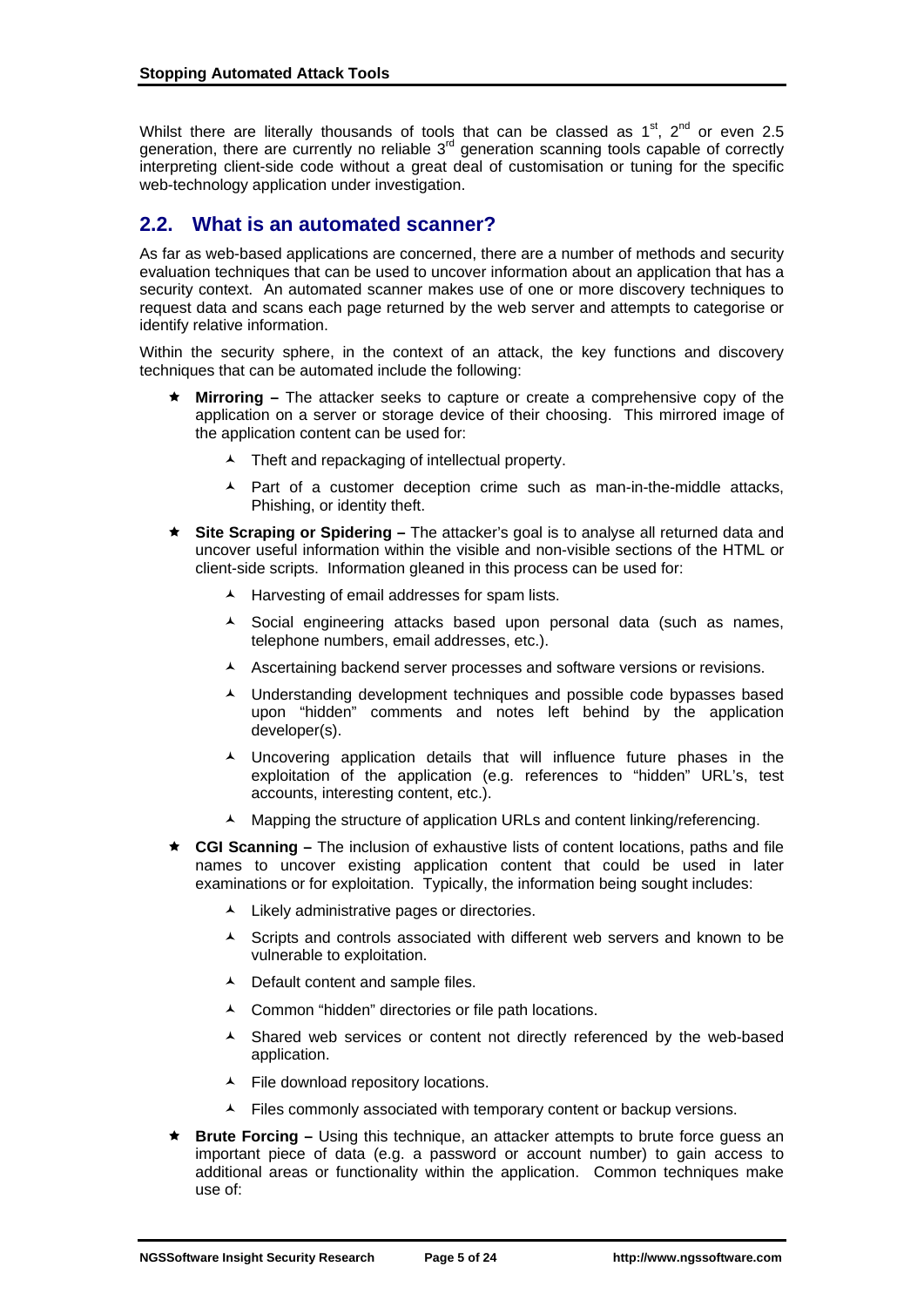- $\blacktriangle$  Extensive dictionaries.
- ▲ Common file or directory path listings.
- $\lambda$  Information gathered through site scraping, spidering and CGI scanning.
- $\overline{A}$  Hybrid dictionaries that include the use of common obfuscation techniques such as elite-speak.
- $\lambda$  Incremental iteration through all possible character combinations.
- **★ Fuzzing –** Closely related to brute forcing, this process involves examining each form or application submission variable for poor handling of unexpected content. In recent years, many of the most dangerous application security vulnerabilities have been discovered using this technique. Typically each application variable is tested for:
	- Buffer overflows,
	- $\lambda$  Type conversion handling.
	- $\triangle$  Cross-site scripting,
	- ▲ SQL injection,
	- $\blacktriangle$  File and directory path navigation,
	- A Differences between client-side and server-side validation processes.

## **2.2.1. Automated Tool Classes**

When discussing automated application scanning and security tools, the most common references or classes for breakdown are:

- **★ Web Spider** any tool that will spider, scrape or mirror content. Search engines can often be included within this grouping.
- **★ CGI Scanner** any tool that uses a file or path reference list to identify URL's for future analysis or attack.
- **★ Brute Forcer** any tool capable of repetitive variable guessing usually user ID's or passwords.
- **Fuzzer** typically an added function to a web spider or personal proxy tool which is used to iterate through a list of "dangerous content" in an attempt to elicit an unexpected error from the application. Any unexpected errors would be manually investigated later with the purpose being to extend the "dangerous content" into a viable attack vector.
- **★ Vulnerability Scanner** most often a complex automated tool that makes use of multiple vulnerability discovery techniques. For instance the vulnerability scanner may choose to use spidering techniques to map the application after which it then inspects the HTML content to discover all data submission variables and then proceeds to submit a range of knowingly bad characters or content to elicit an unexpected response – finally it attempts to classify any discovered vulnerabilities.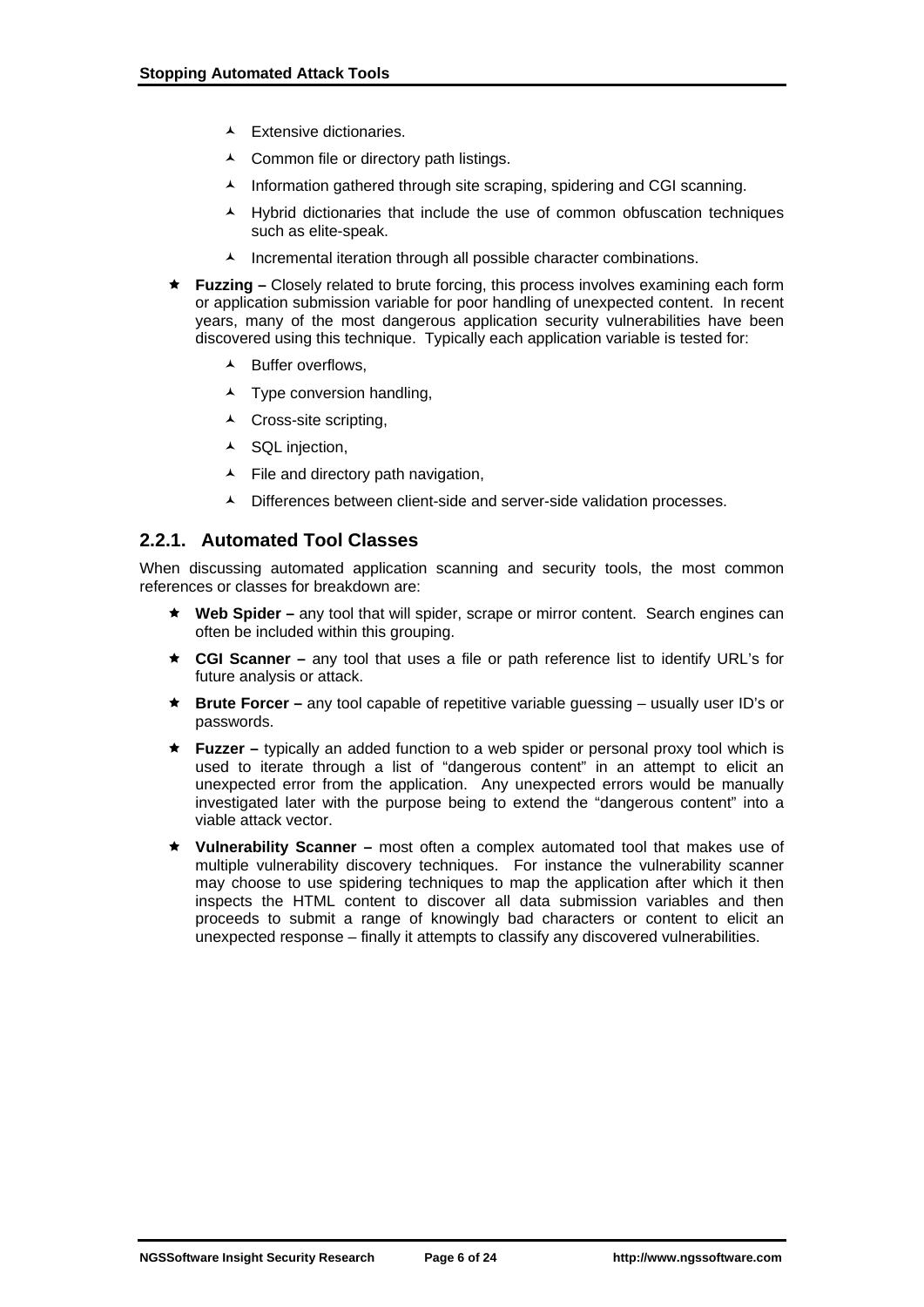## Section 3: **Frequently Used Defences**

Over the years a number of defences have been experimented with in order to help protect against the use of automated scanning tools. Most of the defensive research and experimentation has been conducted by web sites that have to protect against tools that capture the contents of the web application/site (e.g. downloading of all images from a 'porn' site) or brute force guessing customer login credentials.

The most 10 most frequently utilised defences are:

- $\star$  Renaming the server hosting software
- $\star$  Blocking HEAD requests for content information,
- $\star$  Use of the REFERER field to evaluate previous link information,
- ★ Manipulation of Content-Type to "break" file downloads,
- $\star$  Client-side redirects to the real content location.
- $\star$  HTTP status codes to hide informational errors.
- $\star$  Triggering thresholds and timeouts to prevent repetitive content requests,
- $\star$  Single-use links to ensure users stick to a single navigation path,
- $\star$  Honeypot links to identify non-human requests,
- $\star$  Turing tests to block non-human content requests.

## **3.1. Server Host Renaming**

An early method of thwarting  $1<sup>st</sup>$  generation automated tools exploited their reliance upon the host server version information. Application logic within these early tools made use of a check to see exactly what type of web server they were running against by reading the Server variable within the HTTP headers and then using this information to select the most appropriate list of checks it would then execute.

```
HTTP/1.1 200 OK 
Server: Microsoft-IIS/5.0 
Content-Location: http://www.example.com/PageIsHere.html 
Date: Fri, 01 Jan 2005 01:01:01 GMT 
Content-Type: text/html 
Accept-Ranges: bytes 
Last-Modified: Fri, 01 Jan 2005 01:01:01 GMT 
Content-Length: 1337
```
By changing the Server variable from one server type/description to another (e.g. "Microsoft-IIS/5.0" becomes "Apache/1.3.19 (Unix)"), this could often be enough to deceive the tool and prevent it from discovering vulnerable CGI's and URL's.

| <b>Advantages</b>                              | <b>Disadvantages</b>                        |
|------------------------------------------------|---------------------------------------------|
| <b>Easy to Implement</b>                       | <b>Old Technique</b>                        |
| The changing of the host Server variable is a  | Almost all later generation automated tools |
| simple process and can be done at any time     | have overcome this protection method and    |
| by the system administrator.                   | ignore the Server variable.                 |
| <b>Low Impact</b>                              | <b>Specialist Tools</b>                     |
| No changes to the web application are          | A new range of server-discovery tools have  |
| necessary and there will be very little impact | been developed to specifically identify the |
| (if any) to the hosted web application         | server type through discrepancies in how    |
| <b>Useful Against:</b>                         | HTTP responses are created.                 |
| 1 <sup>st</sup> Generation CGI Scanners        |                                             |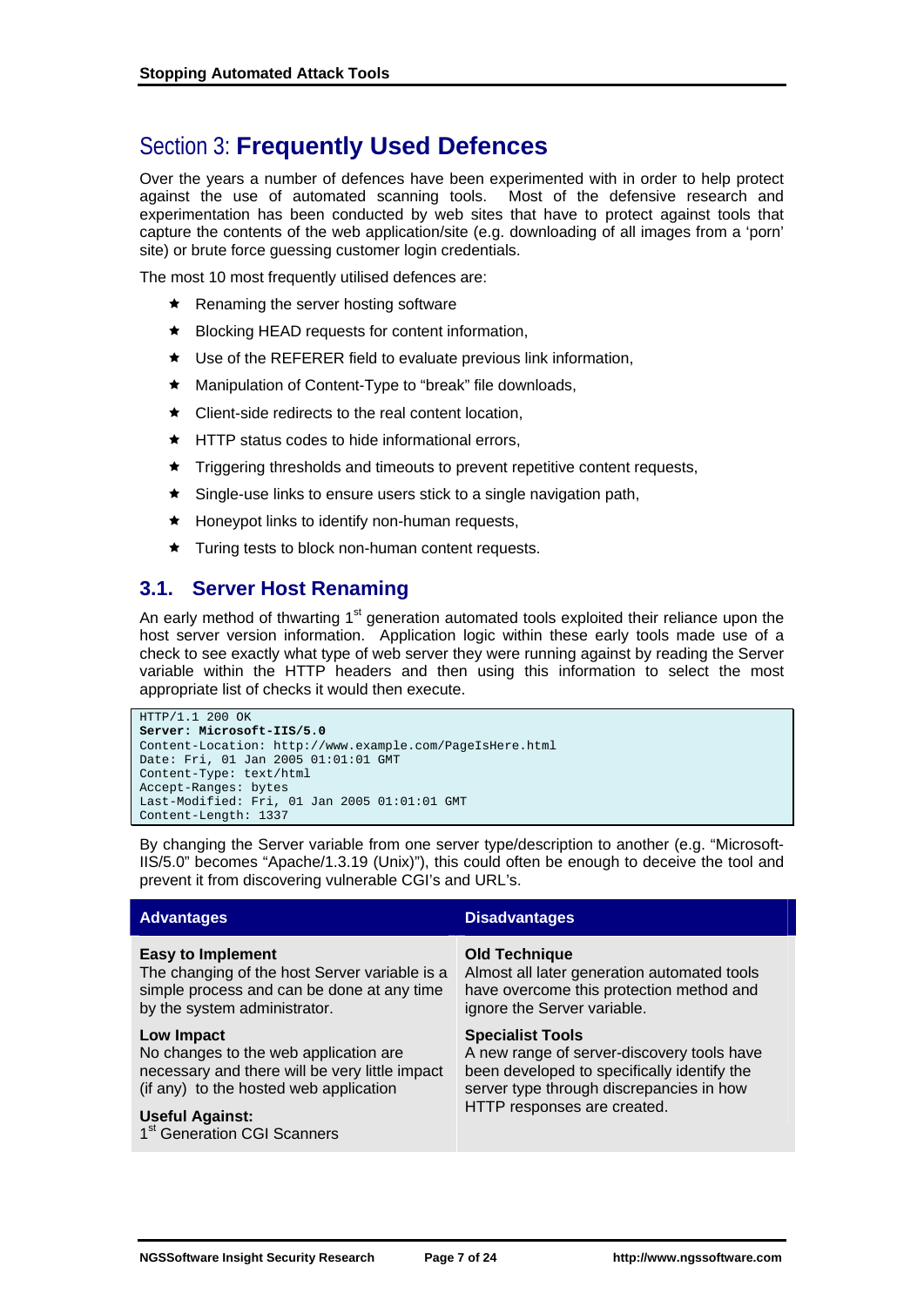## **3.2. Blocking of HEAD Requests**

There are a number of legitimate methods in which a client browser can request content from a web-based application. The most common, GET and POST, are used to elicit a response from the application server and typically receive HTML-based content. If the client browser does not want to receive the full content – but instead wishes to know whether a link exists or that the content is unchanged for instance – it can issue a HEAD request (with formatting almost identical to a GET request).

Many  $1<sup>st</sup>$  generation automated scanners choose to use HEAD requests to spider an application or identify vulnerable CGI's instead of GET requests because less data is transferred and consequently the scanning or enumeration can be conducted at a greater speed.

Defending against automated scanners that rely upon HEAD requests is trivial. Almost all web hosting servers can be configured to not respond to HTTP HEAD requests – and only provide content via an approved list of HTTP options. This type of configuration is quite common; however, there may be ramifications for data throughput (this may increase as any content request must now retrieve the full volume of data instead of just the file/page headers) and the number of dropped connections may also increase (some tools, after identifying that HEAD requests do not work, will use GET requests and forcibly drop the connection once it has received the header data within the GET response).

| <b>Advantages</b>                                                                                                                                                                                                                                                | <b>Disadvantages</b>                                                                                                                                                                                                                                                                 |  |  |  |  |
|------------------------------------------------------------------------------------------------------------------------------------------------------------------------------------------------------------------------------------------------------------------|--------------------------------------------------------------------------------------------------------------------------------------------------------------------------------------------------------------------------------------------------------------------------------------|--|--|--|--|
| <b>Easy to Implement</b><br>Dropping support for the HTTP HEAD<br>response is easily achieved through<br>standard web server administration facilities.<br>Low Impact<br>No changes to the web application are<br>necessary and there will be very little impact | <b>Higher Data Throughput</b><br>Dropping support for HTTP HEAD requests<br>means that client-browsers must perform a full<br>HTTP GET request, even if they are just trying<br>to discover the last update date/time.<br>Therefore higher volumes of network traffic are<br>likely. |  |  |  |  |
| (if any) to the hosted web application<br><b>Useful Against:</b>                                                                                                                                                                                                 | <b>Dropped Connections</b><br>Some tools will use the HTTP GET instead of                                                                                                                                                                                                            |  |  |  |  |
| 1 <sup>st</sup> Generation CGI Scanners<br>1 <sup>st</sup> Generation Web Spiders<br>1 <sup>st</sup> Generation Fuzzers                                                                                                                                          | HEAD to pull down header information and will<br>just drop the TCP connection when they have<br>this information. This dropping process will<br>create extra web log entries.                                                                                                        |  |  |  |  |
|                                                                                                                                                                                                                                                                  |                                                                                                                                                                                                                                                                                      |  |  |  |  |

## **3.3. Use of the REFERER Field**

#### One of the most popular methods of governing access to the web applications content is often through the use of the Referer entity-header field within the client browser's submitted HTTP header. Ideally, each time a client web browser requests content or submits data, the HTTP header should contain a field indicating the source URL from which the client request was made. The application then uses this information to verify that the users request has come via an approved path – delivering the requested content if the referrer path is appropriate, or stopping the request if the Referer field is incorrect or missing.

For instance, the user is browsing a content page with a URL of http://www.example.com/IWasHere.html containing a link to the page http://www.example.com/Next/ImGoingHere.html. By clicking on the link, the user will make a HTTP request to the server (www.example.com) containing the following headers:

GET /Next/ImGoingHere.html HTTP/1.1 Host: www.example.com **Referer: http://www.example.com/IWasHere.html**  Accept-Language: en-gb Content-Type: application/x-www-form-urlencoded

The application must maintain a list (or use an algorithm) for validating appropriate access paths to the requested content, and will use the Referer information to verify that the user has indeed come from a valid link. It is not uncommon to reduce the amount of checking by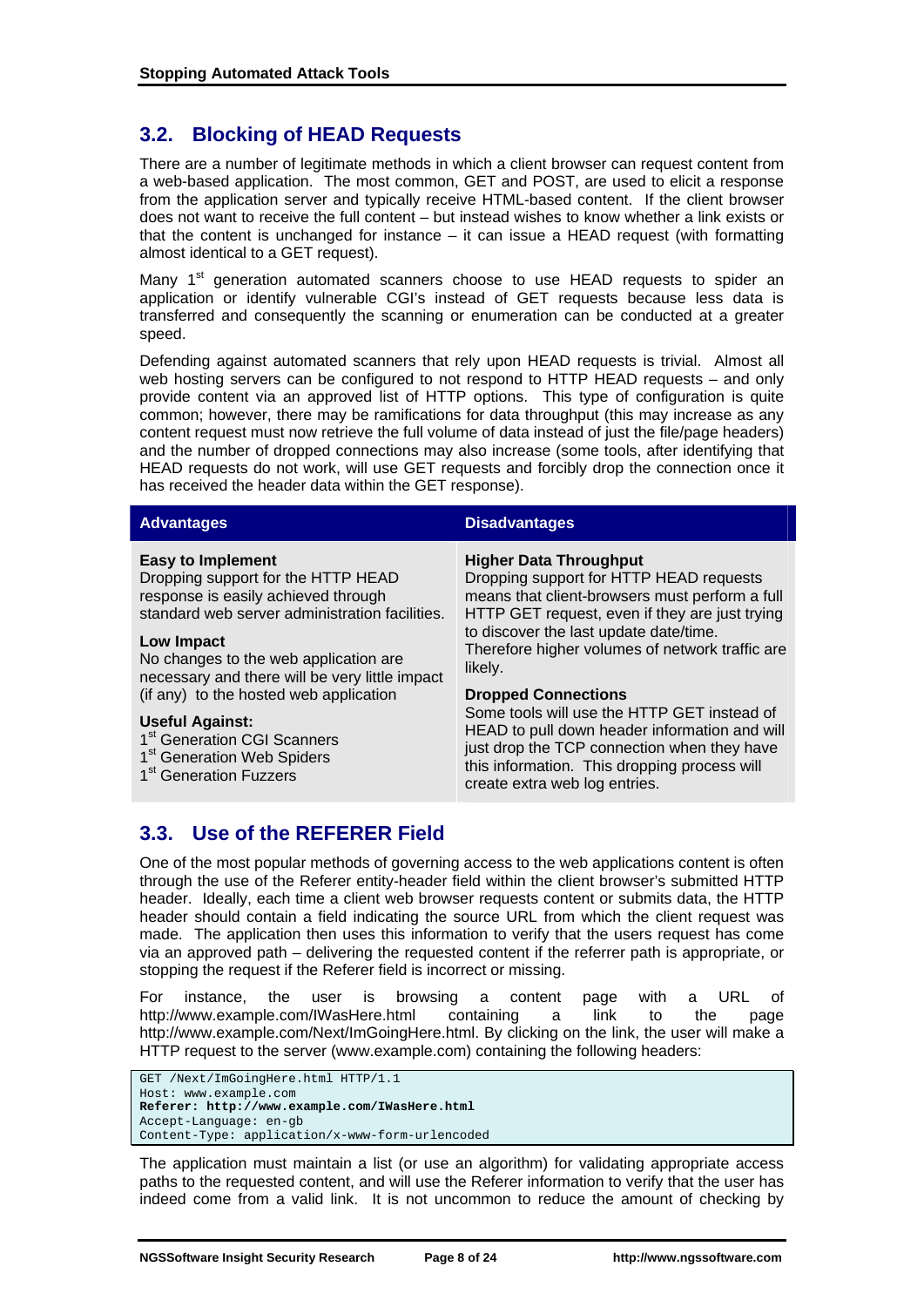restricting the check to verifying that it just contains the same domain name – if not, the client browser is then redirected to the sites main/initial/login page.

Many  $1<sup>st</sup>$  and  $2<sup>nd</sup>$  generation automated scanners do not use (or update) the Referer field within the HTTP header of each request. Therefore, by not processing content requests or submissions with missing or inappropriate Referer data, the application can often block these tools.

It is important to note that some browsers may be configured to not submit a Referer field, or they may contain a link or data of the user's choice as a method of reducing any leakage of personal information. Additionally, if the user follows a link from another site (e.g. a search engine) or their saved favourites, any content restrictions based upon Referer information will also be triggered.

#### **Advantages Disadvantages**

#### **Robust Method**

Use of the REFERER method provides a robust mechanism for tracking how a user has reached the specific application content.

#### **Identification of Page Editing**

REFERER information can be used to identify content pages that have been saved locally for manual editing and consequential attacks. In addition, in the case of frequent data submissions, if the site content has been copied or mirrored without permission it is possible to identify the offending site location. This process can be useful for spotting man-in-the-middle attacks.

### **Useful Against:**

CGI Scanners Mirroring Software 1<sup>st</sup> & 2<sup>nd</sup> Generation Web Spiders 1<sup>st</sup> Generation Vulnerability Scanners

#### **Direct Links**

If an application user connects to application resources from their client browser favourites, emailed links, or types in the URL, no REFERER information will be available.

#### **Browser Privacy**

Some client browsers can be configured to not submit REFERER information as a form of privacy control. In addition, some personal firewalls and corporate proxies may also strip away this information.

## **3.4. Content-Type Manipulation**

Another method of preventing automated tools from downloading vast amounts of site content is through the use of Content-Type entity-header field manipulation.

The Content-Type field is typically used to indicate the media type of the entity-body sent to the recipient or, in the case of a HEAD request, the media type that would have been sent had the request been a GET request. For example, in the following request the Content-Type has been set by the server to be text/html:

```
HTTP/1.0 200 OK 
Location: http://www.example.com/ImGoingHere.html 
Server: Microsoft-IIS/5.0
Content-Type: text/html 
Content-Length: 145
```
Alternatively, MIME Content-Type can be defined within the actual content through META tags using the HTTP-EQUIV attribute. Tags using this form are supposed to have the equivalent effect when specified as an HTTP header, and in some servers may be translated to actual HTTP headers automatically or by a pre-processing tool.

<META HTTP-EQUIV="**Content-Type**" CONTENT="text/html; charset=koi8-r">

The application server can define a MIME Content-Type for each and every data object, and is normally used to define how the client browser should interpret the data. There are dozens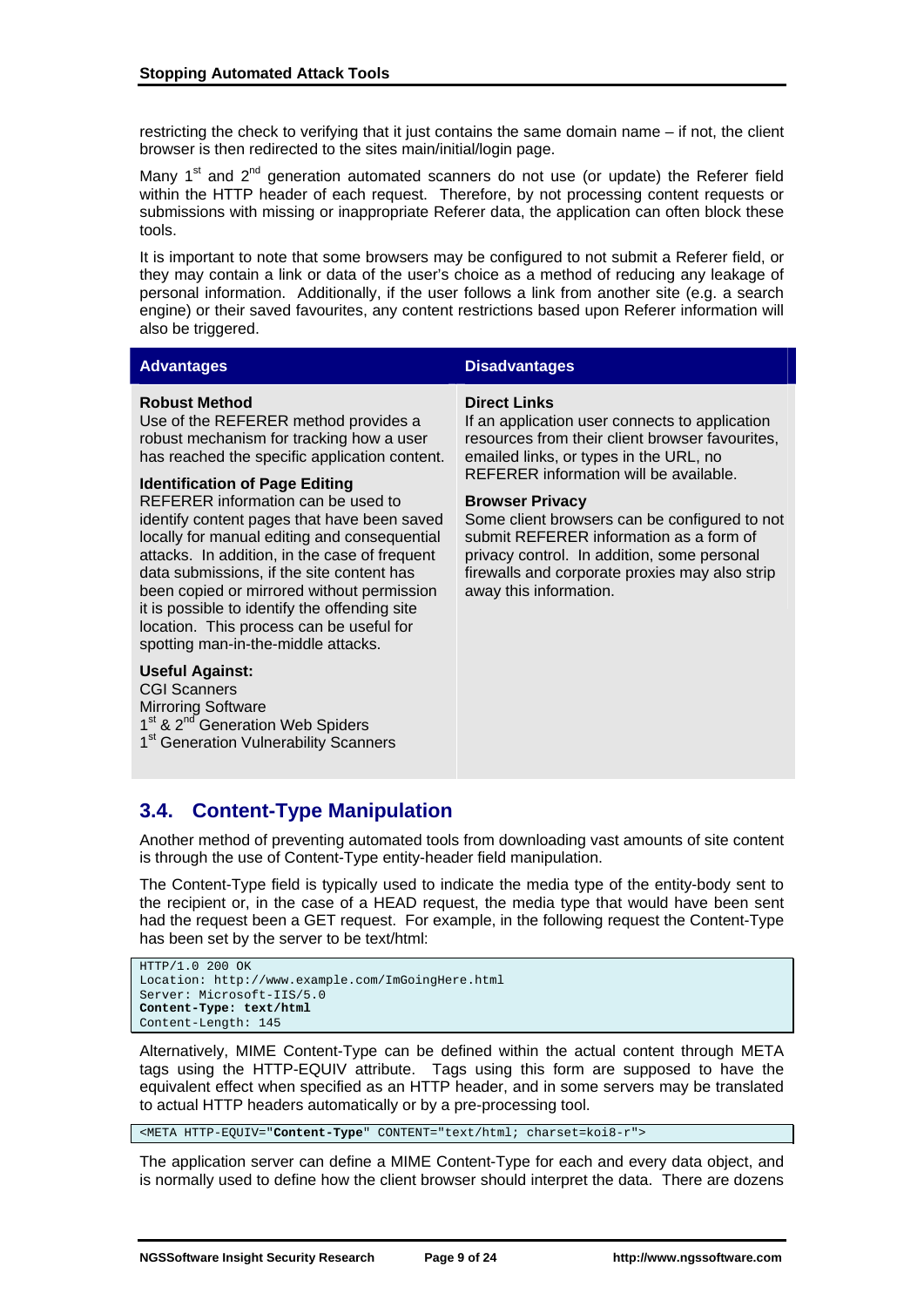of content types defined and in common usage, with more being defined all the time. Some of the most frequently encountered definitions include:

| <b>MIME Type</b>                                                                                                                                                                                              | <b>File Extension</b>                                                                                                 | <b>What to Do</b>                                                                                                                                                                                                                                                                                                      |
|---------------------------------------------------------------------------------------------------------------------------------------------------------------------------------------------------------------|-----------------------------------------------------------------------------------------------------------------------|------------------------------------------------------------------------------------------------------------------------------------------------------------------------------------------------------------------------------------------------------------------------------------------------------------------------|
| text/html<br>text/richtext<br>image/gif<br>image/jpeg<br>image/x-png<br>video/avi<br>video/mpeg<br>application/pdf<br>application/java<br>application/msword<br>application/octet-stream<br>application/x-zip | html, htm<br>doc. rft<br>gif<br>jpg, jpeg<br>png<br>avi<br>mpg, mpeg<br>pdf<br>java, class<br>doc.<br>bin, exe<br>zip | view in browser<br>view in text editor<br>view in browser<br>view in browser<br>view in browser<br>play in media player<br>play in media player<br>view in Adobe Acrobat<br>execute in sandbox<br>open using Microsoft Word<br>download-to-disk dialog<br>ask user whether to download to disk, or<br>open with WinZip |

By altering file extensions and assigning them non-default MIME types through the use of the servers Content-Type response, it is often possible to trick  $1<sup>st</sup>$  and  $2<sup>nd</sup>$  generation automated scanning tools into either ignoring application links or misinterpreting the data they receive.

Automated web spiders and vulnerability scanners are tuned to ignore files that do not contain HTML content (e.g. GIF, JPG, PDF, AVI, DOC, etc.) and the majority of existing tools do not analyse MIME information contained within server HTTP headers. Therefore, for example, by renaming .HTML files to .JPG and ensuring that the Content-Type remains "text/html", a document containing valid HTML content but called "ImGoingHere.jpg" will be correctly rendered as a web page in a browser, but will be ignored by an automated scanner.

### **Advantages Disadvantages**

#### **Server Configuration**

Setup of mime types can be done at the web server without major modifications to the web application.

#### **Application Coding**

Since "Content-Type" can be defined within META tags, it is possible to implement this solution from within the application itself. Application developers can choose exactly which content will be protected using this mechanism.

#### **Useful Against:**

Mirroring Software Web Spiders 1<sup>st</sup> Generation Vulnerability Scanners

#### **Browser Presets**

While client browsers are supposed to use the information passed through the server Content-Type variable, some browsers may maintain a preset list of actions for a specific file type causing the content to not be correctly interpreted.

## **3.5. HTTP Status Codes**

The majority of users are familiar with the common status codes "200 OK", "302 Redirect" and "404 File Not Found". The HTTP protocol provides for a multitude of status codes which a web server can select and send to the client browser following a data connection or request. These status codes are divided into the following 5 key groupings: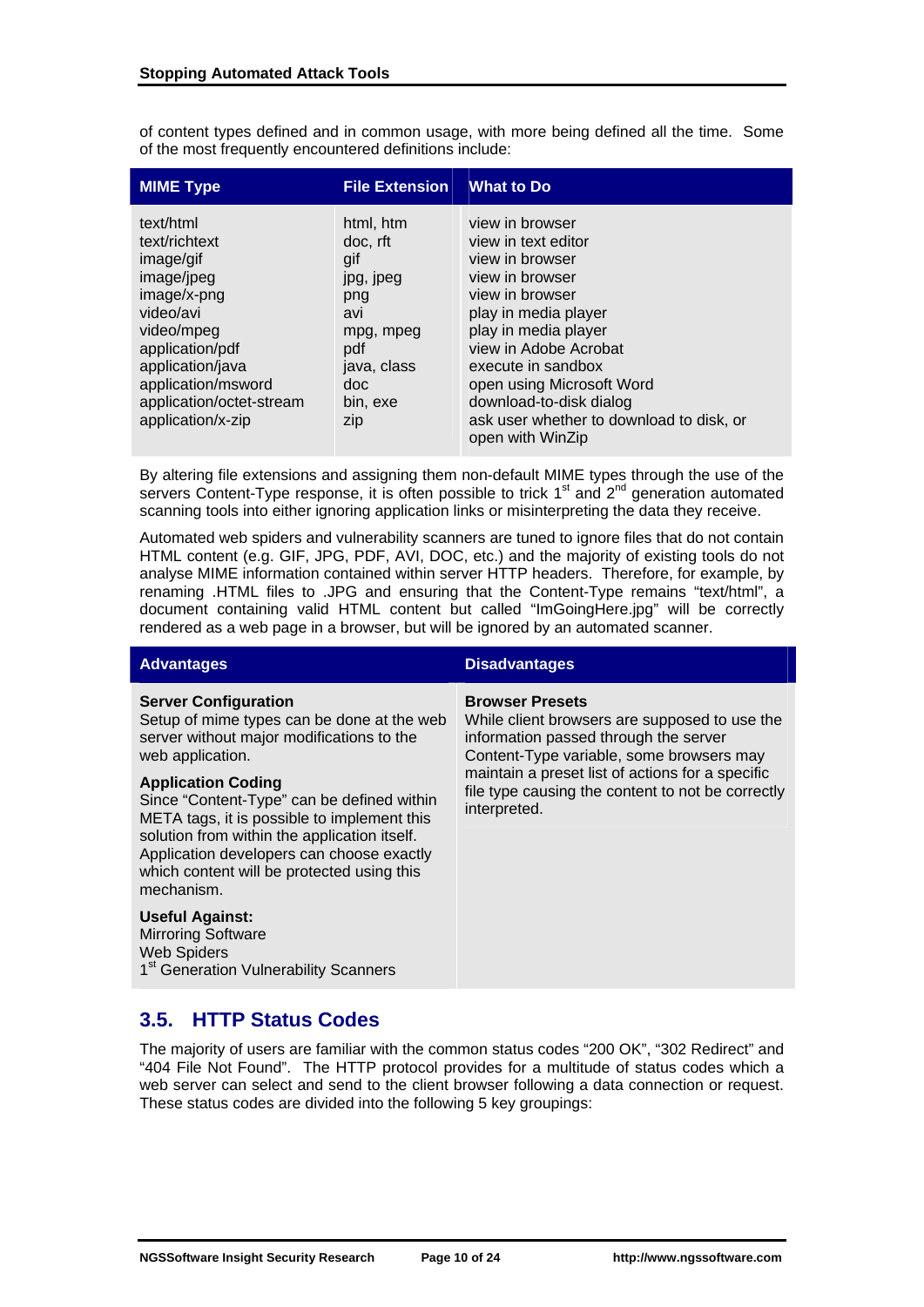| <b>Status Code</b> | <b>Allocated Meaning</b>     |
|--------------------|------------------------------|
| 1xx                | Informational                |
| 2xx                | Successful                   |
| 3xx                | Redirection                  |
| 4xx                | <b>Bad Request</b>           |
| 5xx                | <b>Internal Server Error</b> |

From an automated tools perspective, the "200 OK" status code is typically interpreted as a valid request was made to the server (e.g. the page exists and the URL is correct), while any other returned status code in the 4xx and 5xx groupings can be used to ascertain whether the request was invalid or triggered a server-side fault. Depending upon the nature of the automated tool, a 5xx status response could be indicative that malicious content insertion may be possible (e.g. SQL injection, unsigned integer denial of service) and is worthy of manual investigation and further attack.

For instance, a CGI scanner will cycle through a list of known files and file paths – rapidly requesting content from the web-based application server. If a "200 OK" is received, the CGI scanner then reports to the attacker that the path or vulnerable page/content exists. If a "404 Not Found" is received, the scanner assumes that the content doesn't exists and is therefore not vulnerable to that attack vector – and most likely will not report anything back to the attacker.

However, all modern HTTP web servers allow for bespoke error handling and customisation of status code representations. Consequently, a highly successful method of defeating the usefulness of automated scanners is to always present the same status code (i.e. "200 OK") for every request – regardless of whether the request was legitimate, requested non-existent content, or generate an unknown server error. This means that the automated scanner cannot base its findings on HTTP status codes, and must then use some form of content inspection logic to analyse the actual content of the HTML body instead.

#### **Simple**

The process of turning all error messages or status updates into "200 OK" messages is an easy task and can be accomplished without modification of the web application if required.

#### **User Experience Consistency**

Legitimate web application users are likely to be less confused or anxious if they are not confronted with different error messages.

#### **Developer Contro**l

The application developer can also trap all application error requests and issue a standard response (or selection of responses) that, while the rendered HTML content will be different, will still be a valid page with a "200 OK" status message. This provides application-level flexibility in the responses instead of modifying the web server's configuration.

#### **Useful Against:**

Fuzzers Brute Forcers CGI Scanners Vulnerability Scanners

#### **Advantages Contract Contract Contract Contract Contract Contract Contract Contract Contract Contract Contract Contract Contract Contract Contract Contract Contract Contract Contract Contract Contract Contract Contract Con**

### **Log Analysis**

If each response generates a "200 OK" message even if the request is invalid, post attack analysis of the web server logs will not be particularly insightful. Instead an alternative logging system must be built into the custom web application.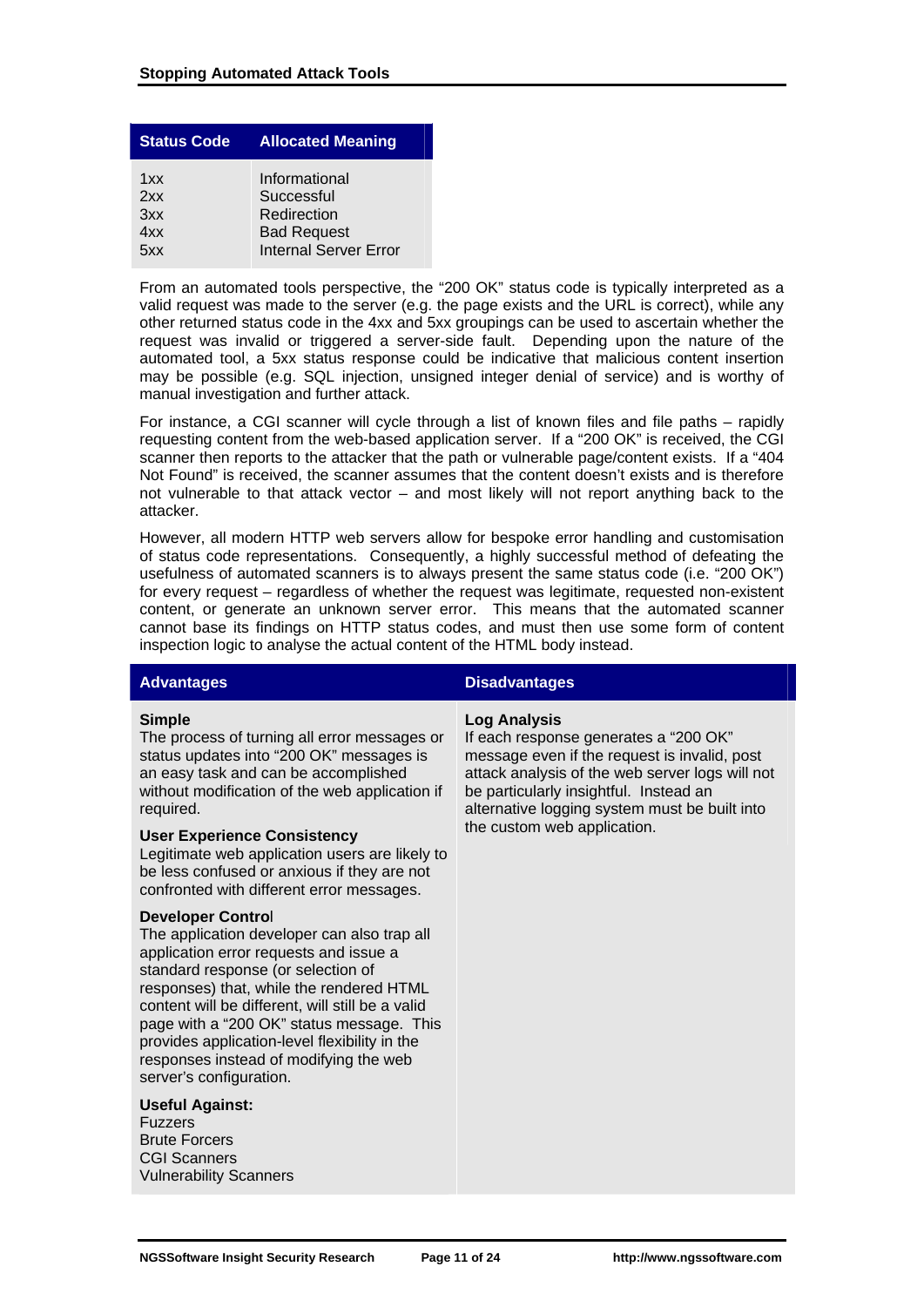## **3.6. Client-side Redirection**

For many automated scanners, the process of identifying a link or embedded URL is done by searching for relevant "HREF=" references within the HTML content. However, there are a number of alternative methods for indicating URL's within the HTML body of a server response.

A mechanism called "client-side redirection" is commonly used to redirect browsers to the correct content location after requesting invalid, nonexistent or recently moved content. The most common non-scripted method is through the use of the "Refresh" field (note that the "Refresh" field also allows for a wait period before being automatically redirected). Just like the "Content-Type" field, the "Refresh" field can be contained within the HTTP header or used within an HTTP-EQUIV META tag; for example:

```
HTTP/1.0 200 OK 
Server: Microsoft-IIS/5.0 
Content-Type: text/html 
Refresh: 3;URL=http://www.example.com/ThisWay.html
```
Or

<META **HTTP-EQUIV="Refresh"** CONTENT="3;URL=http://www.example.com/ThisWay.html">

To use client-side redirection as a protective measure against automated scanners, the application developer must ensure that each URL for (valuable) content is initially intercepted by a page designed to automatically redirect the client browser to the correct/real content. For additional security, the application server could also enforce a minimum "wait" time before responding to requests for the real content.

The effect on many automated scanning tools is to induce a "200 OK" status code for each request – therefore having many of the benefits described in the earlier section.

#### **Simple Configuration**

The configuration of client-side redirection is a simple process and can be achieved with very little fuss or effort.

#### **Controllable Delays**

The Refresh variable allows for controllable automatic redirection of the client browser. The application could also validate that a client browser has indeed waited the correct amount of time before requesting the redirected page content. If the client browser hasn't waited, the request could be dropped or interpreted as a possible attack.

#### **Choice of Location**

The application developer can choose where they wish to place the redirection field (i.e. HTTP header or META data) and can switch between methods as necessary.

### **Useful Against:**

Web Spiders Mirroring Software Fuzzers Vulnerability Scanners

### **Advantages Disadvantages**

#### **Repetitive Delays**

Overuse or reliance upon this method is likely to affect the user experience of the application – particularly if time delays are used.

#### **Browser History**

If the user relies upon their "browser history" to navigate back and forward through previously requested pages it can become difficult for them to find the correct page.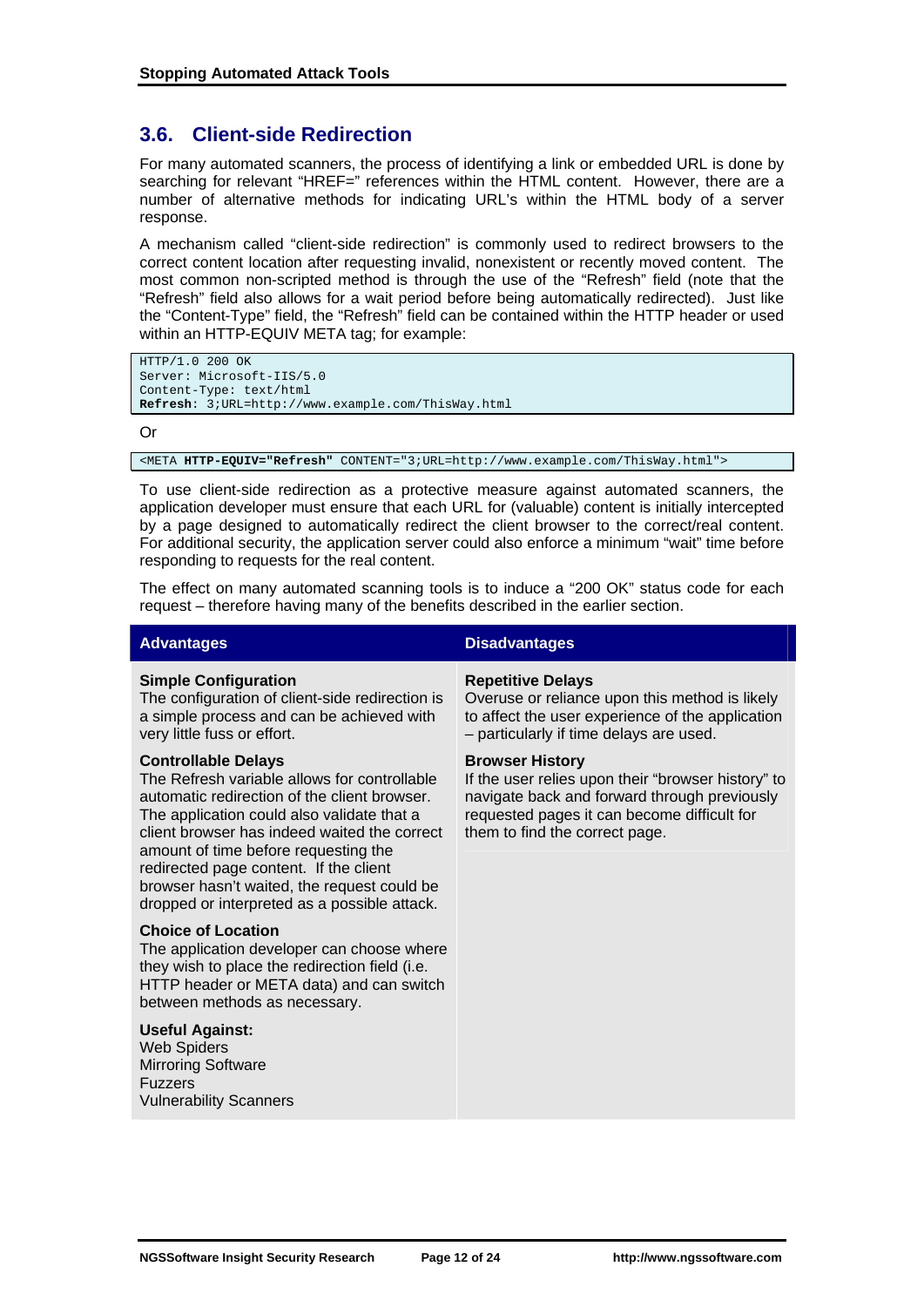## **3.7. Thresholds and Timeouts**

In applications where session ID's are used to maintain the state of a connection (e.g. uniquely track the user or identify the fact that they have already successfully authenticated themselves), it is also common practice to measure two key interaction variables – the time and frequency of each request or data submission.

Normally, by monitoring the elapsed time since the last data submission, an application can "timeout" a session and force the user to re-login if they have not used the application for an extended period (e.g. an e-banking application that automatically logs out the user after 5 minutes of inactivity). However, it is also possible to monitor the time taken between data submissions – thereby identifying whether an automated tool is processing URL's at a speed that is unattainable or unlikely for a legitimate human user.

In addition, multiple requests for the same application content using the same session ID can also be monitored. This is commonly implemented as part of an authentication process designed to identify brute force guessing attacks (e.g. repeated guesses at the password associated with an email address on a free web-mail application server) – typically tied to account lockout and/or session cancellation. A similar process can be used to identify repeated attempts to access or submit to the same URL (e.g. a particular CGI or page) – as would occur during a fuzzing attack using an automated tool.

Consider the following HTTP POST data submission:

```
POST /Toys/IWantToBuy.aspx HTTP/1.1 
Host: www.example.com 
Referer: http://www.example.com/Toys/ILikeThisOne.aspx 
Accept-Language: en-gb 
Content-Type: application/x-www-form-urlencoded 
Content-Length: 437 
Cookie: SessionID=sse9d7783790
Postcode=SW11%201SA&Var1=Yes&Var2=Yes&Account=';--<H1>
```
In this example we see one captured POST submission to the application server. The attacker is fuzzing the "Account" field of the "/Toys/IwantToBuy.aspx" page by repeatedly trying different attack strings (e.g. ';--<H1> in this instance). We know that it is the same attacker because all previous requests have used the same session ID. To identify the attack, the application server maintains a couple of extra data variables associated with the session ID information in its backend database – in this case "last requested URL" and a numeric counter. Each time the "last requested URL" is the same, the counter is incremented. Once the counter threshold is reached (e.g. 5 repeated requests), the session ID is revoked and any subsequent data submissions using that session ID are then ignored.

The use of thresholds and timeouts within an application can prove to be successful against all generations of automated scanner. However, once an attacker understands the limits of these two mechanisms (i.e. how many times can he request the same page, and how "slow" the requests need to be to pretend to be human) the automated tools can often be configured to not trigger these application responses.

| <b>Advantages</b>                                                                                                                                                                                                                                                          | <b>Disadvantages</b>                                                                                                                                                                                                                                                    |  |  |  |
|----------------------------------------------------------------------------------------------------------------------------------------------------------------------------------------------------------------------------------------------------------------------------|-------------------------------------------------------------------------------------------------------------------------------------------------------------------------------------------------------------------------------------------------------------------------|--|--|--|
| <b>Request Frequency</b><br>The ability to identify how fast a user is<br>requesting new application content or<br>submitting data requests is an important<br>advantage in identifying an automated<br>attacks – regardless of the type of tool the<br>attacker is using. | <b>Robust Session Management</b><br>This solution requires a robust and well<br>thought out session management system.<br>This type of management must be custom built<br>by the application developer as current off-the-<br>shelf solutions are currently inadequate. |  |  |  |
| <b>Multiple Request Thresholds</b><br>By counting the number of repeated<br>requests to the same page content, it is easy<br>to identify a malicious attack (automated or<br>manual) and trigger an appropriate response                                                   |                                                                                                                                                                                                                                                                         |  |  |  |

system – regardless of the type of request or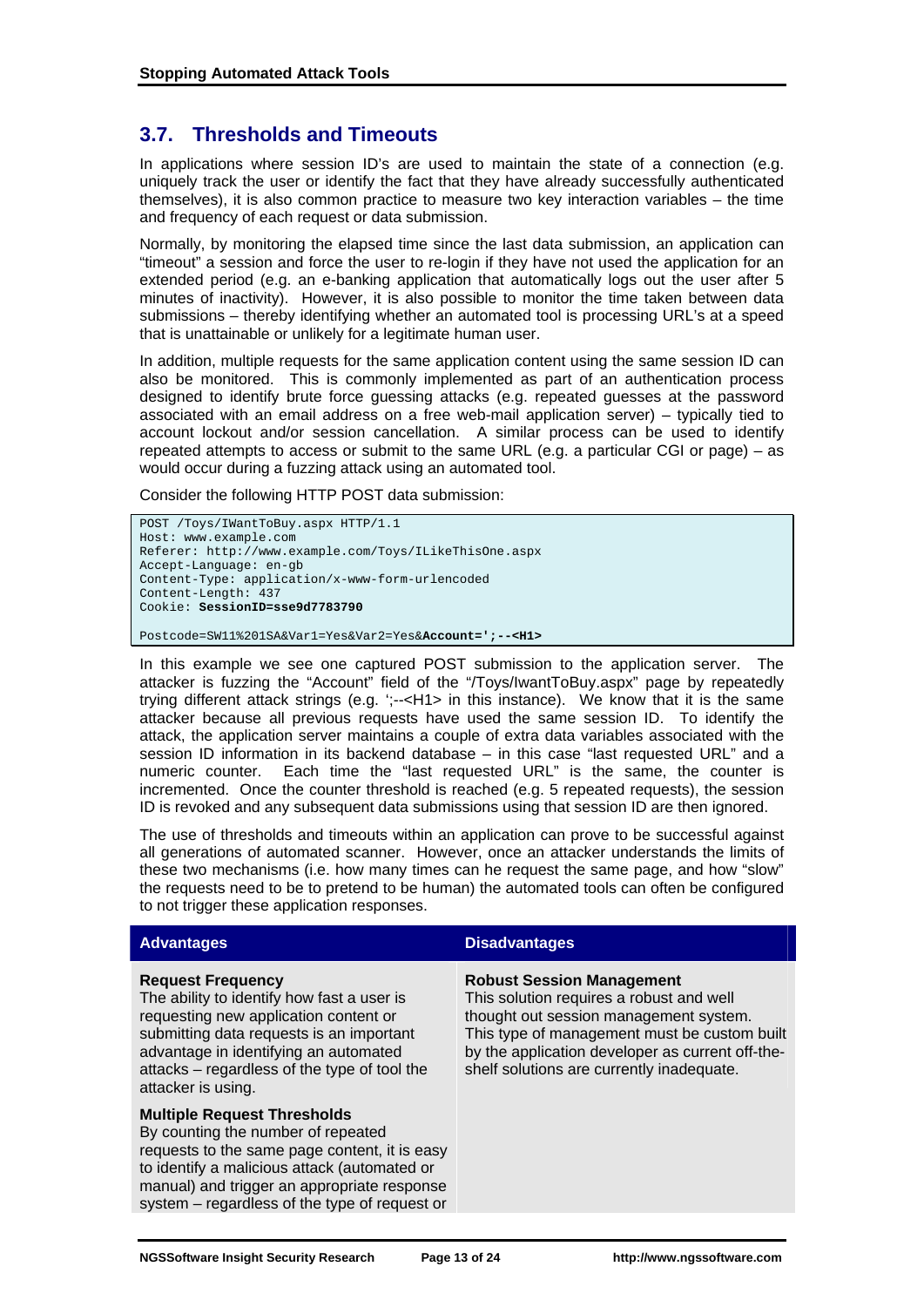content that may have been submitted.

**Controlled through Session Management** By tying these thresholds and timeouts to the SessionID, it becomes an easier task to manage more sophisticated responses to an attack in progress.

#### **Per-page Control**

Different thresholds and responses can be associated with individual application pages or requirements. This enables an application developer to fine tune responses to an automated attack.

#### **Useful Against:**

Web Spiders Mirroring Software Fuzzers Brute Forcers Vulnerability Scanners

## **3.8. Onetime Links**

Related to the application logic utilised in managing URL request and data submissions through the HTTP Referer field, in some cases it is possible to assign a unique "referrer value" to each page the client browser requests. This "referrer value" is then used to manage the location of the user within the application and identify any requests deemed to be out of order.

For instance, consider the online retailers purchasing page /BuyStageOne.aspx?**track=1104569** which contains the following URL's in the page content:

http://www.example.com/Index.aspx?**track=1104569** http://www.example.com/BuyStageTwo.aspx?**track=1104569**

Each URL, including the users current location, identifies a tracker variable ("track=") with a numeric value (initially "1104569"). If the user clicks on any link, this tracker value will also be submitted to the application server. Now, assuming that the user clicks on the last link to proceed with the purchasing process, he will proceed to the page "BuyStageTwo.aspx", but will also be issued with a new unique tracker number and, for example, the contents of the new page (e.g. /BuyStageTwo.aspx?track=**1104570**) may also contain the following URL's:

```
http://www.example.com/Index.aspx?track=1104570 
http://www.example.com/BuystageTwo.aspx?track=1104570
http://www.example.com/BuyStageThree.aspx?track=1104570
```
Key things to note with this onetime link anti-scanner implementation are:

- $\star$  The tracking number changes with each page, and the earlier number is revoked so that it cannot be used again by the user.
- $\star$  Tracking numbers are bound to a per-user session ID.
- $\star$  Before the application will process any page request or data submission, it must first verify the integrity of the session (i.e. is the session ID real and make sure it hasn't been revoked) and then verify that the tracking value is correct.
- Each URL or link, including the link "back" to the previous page (/BuyStageTwo.aspx) has a new tracking number. The default browser "back" and "forward" buttons will not work – therefore this functionality must be provided within the page itself.
- Any attempt to follow a URL without a tracking number, or use an invalid tracking number, would be handled by the application as either a user error or seen as an attack (automated or otherwise).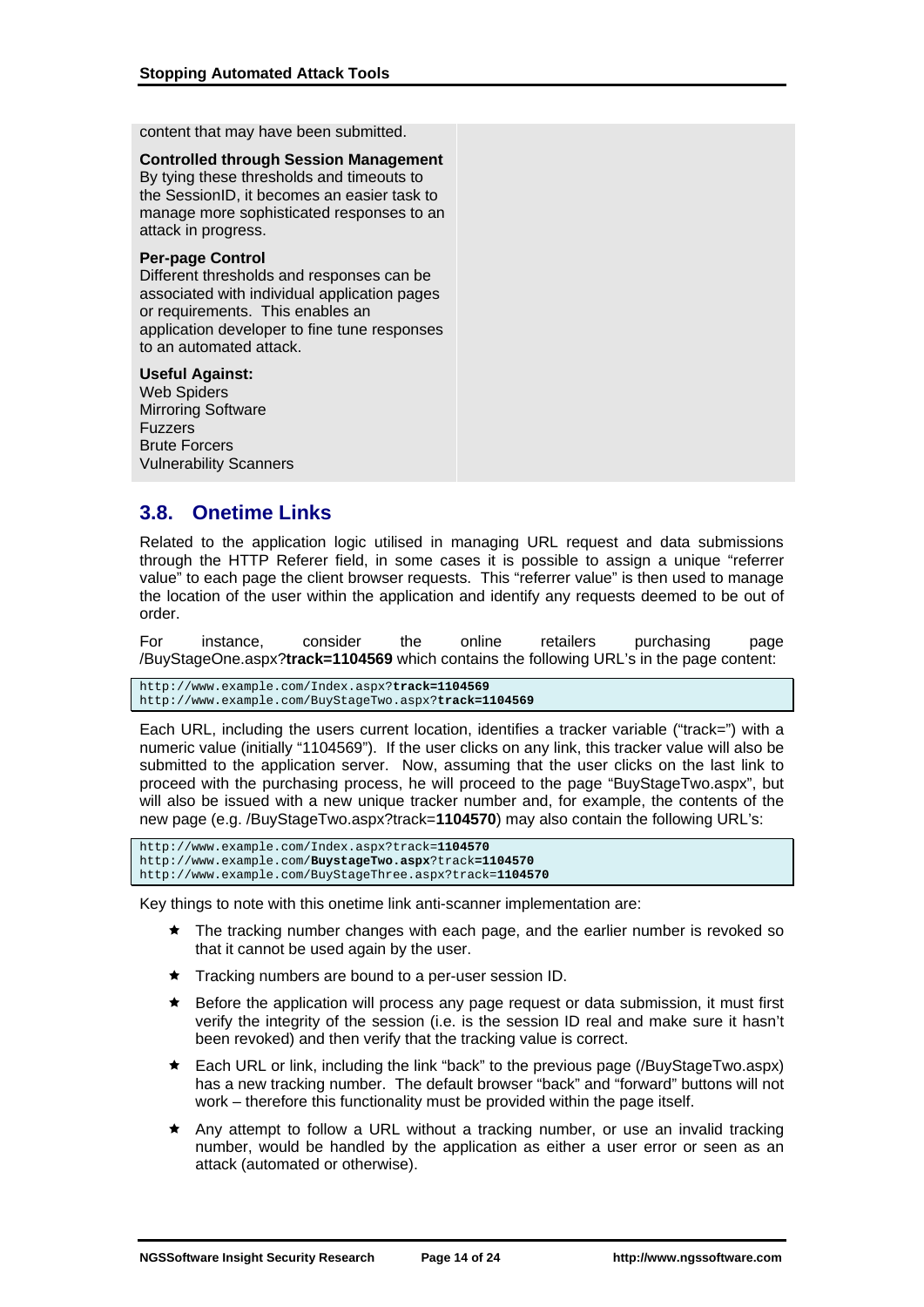- $\star$  Although this example uses a sequential increase in tracker numbers, this is not necessary and the values could be random if required (the use of random tokens is recommended).
- $\star$  Whenever the user requests application content containing the correct tracker number, the tracking value can only be used once as a new value is assigned with the server response.

This kind of implementation is successful against most  $1<sup>st</sup>$  and  $2<sup>nd</sup>$  generation automated scanners. Many Spidering and Mirroring tools parallelise their requests to speed up the discovery/download process and would therefore fail to handle the per-request changing tracking numbers. Fuzzers too would be affected by this location state management system.

Note: whilst the examples above make use of URL's containing tracking numbers, the use of HTTP POST submissions instead of GET requests are to be recommended. For a full discussion on the best security practices for URL handling, readers are directed to the paper "Host Naming and URL Conventions" also written by the same author.

### **Advantages Contract Contract Contract Contract Contract Contract Contract Contract Contract Contract Contract Contract Contract Contract Contract Contract Contract Contract Contract Contract Contract Contract Contract Con**

#### **One Way**

The application users can only navigate the application content in a manner governed by the onetime linking.

#### **Control of "Back" functionality**

The default browser "back" button will not function as the user expects, therefore the application can prevent users from using this method of navigation. This control is useful for shopping cart applications.

#### **Prevents Multithreaded Attacks**

Since a new tracker ID is created with each submission and must be used for the next user request, automated tools can not multithread requests and instead must follow a single thread.

#### **Slows Manual Attacks**

Since the user must follow a strict path to their requests, even manual attacks are affected and are slowed down considerably.

### **Useful Against:**

Web Spiders Mirroring Software Fuzzers Brute Forcers CGI Scanners Vulnerability Scanners

**Dynamic Page Generation** This method requires that the application dynamically generate page content.

#### **Navigation History**

The user will not be able to use navigation history or the browser "back" button to review previous application content. Users may become frustrated with this limitation.

#### **Saved Links**

Due to the tie between SessionID's and URL tracker information, users will not be able to use application links that are saved – e.g. "Add to Favourites" or emailed to others.

## **3.9. Honeypot Links**

Since many scanning tools will automatically identify URL's within the HTML body of a page and blindly request linked content, it is possible to include "hidden" links within an applications content that will direct an automated tool to a continually monitored page. Fake or monitored links such as these fall under generic the category of "honeypots". By embedding these links within the HTML body in such a way that they would never be visibly rendered or "clickable" by a human user, any client request for this "hidden" content is most probably associated with an attack.

For example, the following content extract uses comment fields (i.e. <!-- and -->) and background colours (i.e. setting the link colour to be the same as the background colour) to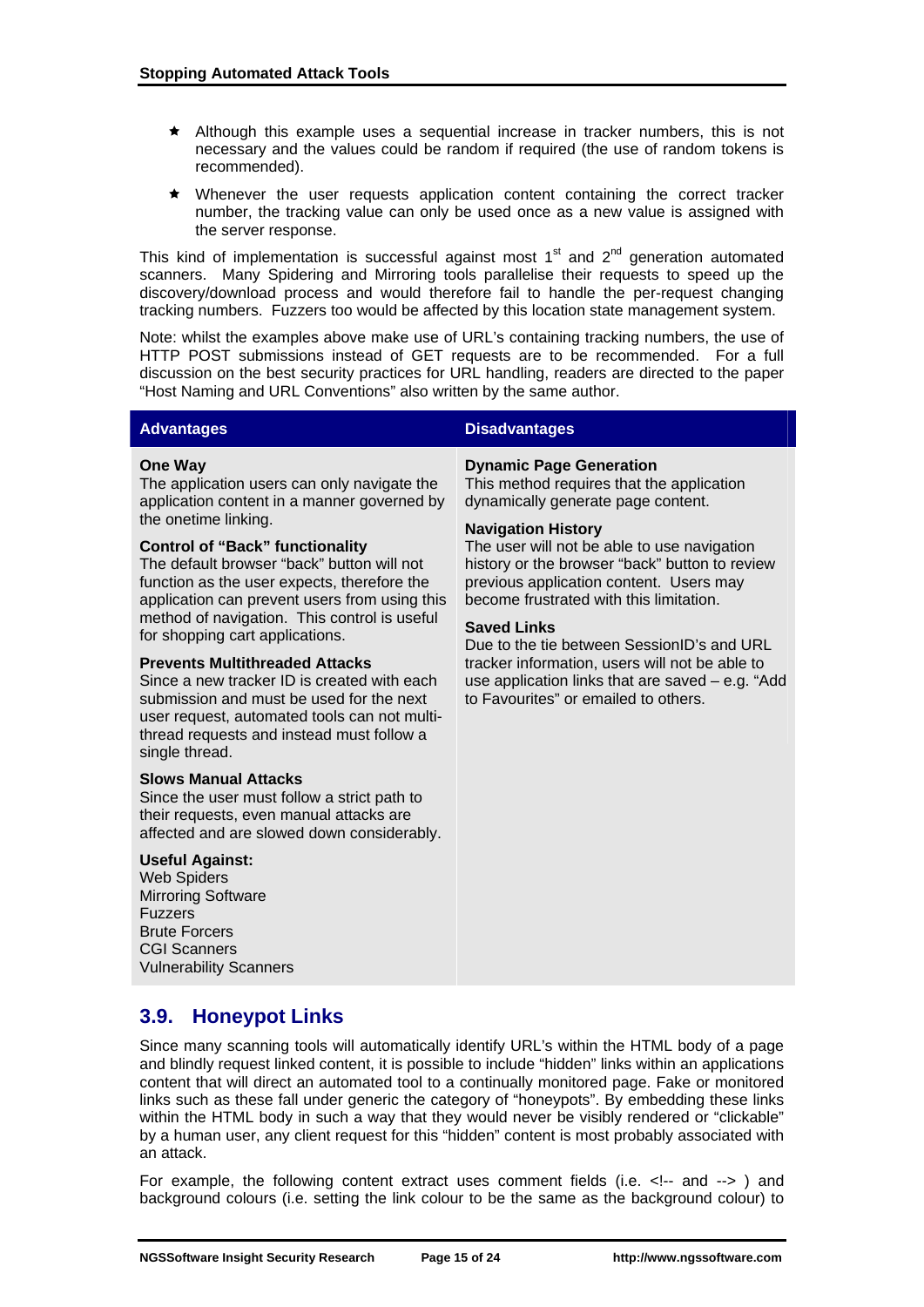"hide" two URL's that would not normally be followed by a human user, but are typically followed by automated tools.

| <body bgcolor="white"></body>                              |
|------------------------------------------------------------|
| Valid Links<br>                                            |
| <a href="http://www.example.com/index.html">Home</a><br>   |
| <a href="/Toys/IWantOneOfThose.html">Mine!</a><br>         |
| Invalid Link<br>                                           |
| $\langle$ !-- HREF="/Bad.HTML"> -->                        |
| Hidden Link<br>                                            |
| <font color="white"><a href="/Bad2.HTML">hidden</a></font> |
| $<$ /BODY>                                                 |

The web-based application would be designed in such a way that automated responses (e.g. session ID cancellation, automatic logoff, blocking of the attackers IP address, detailed forensics logging, etc.) are initiated should any request be made to access a honeypot link. Against standard automated scanners, the most likely response is to issue a default page (e.g. the home page) for all requests from that IP address or session ID – no matter what the request is – and initiate any background investigative processes.

#### **Simple Setup**

It is a simple task to add honeypot links to the HTML content of the application and they can be obfuscated from standard browser rendering in a multitude of ways.

#### **Customised Responses**

The application developer can choose any response they wish to initiate after a request for a honeypot link is requested. Responses may range from informing the user that they are being monitored, through to session cancellation or detailed forensic logging.

**Useful Against:** Web Spiders Mirroring Software

#### **Advantages Disadvantages**

**Search Engine False Positives**

Since search engines use the same techniques as automated spidering attack tools to identify and build URL's, there is a high probability of false positives. However, use of robots.txt to restrict which paths a search engine may navigate to would help prevent these false positives.

## **3.10. Graphical & Audio Turing Tests**

There are a number of ways in which the application can force the user to interpret onscreen or audio information, and submit a response that could not normally be supplied through an automated process (unless you include brute-force guessing) before proceeding into another section of the application. The most common implementations make use of graphical images containing a key word or value that cannot be discovered using tools (such as OCR), but must be manually entered in to a form field by the user.

For example, the following graphic is copied from the account creation phase of the Microsoft Passport online service. The background squiggles and leaning text is designed to help prevent automated OCR (Optical Character Recognition) packages from evaluating the text "597UTPH7".

**Registration Check** 

Type the characters that you see in this picture. Why?

can't see this picture.

Characters are not case-sensitive.

Unfortunately, graphics such as the one above can be very difficult to understand for some people due to its complexity or personal circumstances (e.g. colour blindness, failing sight).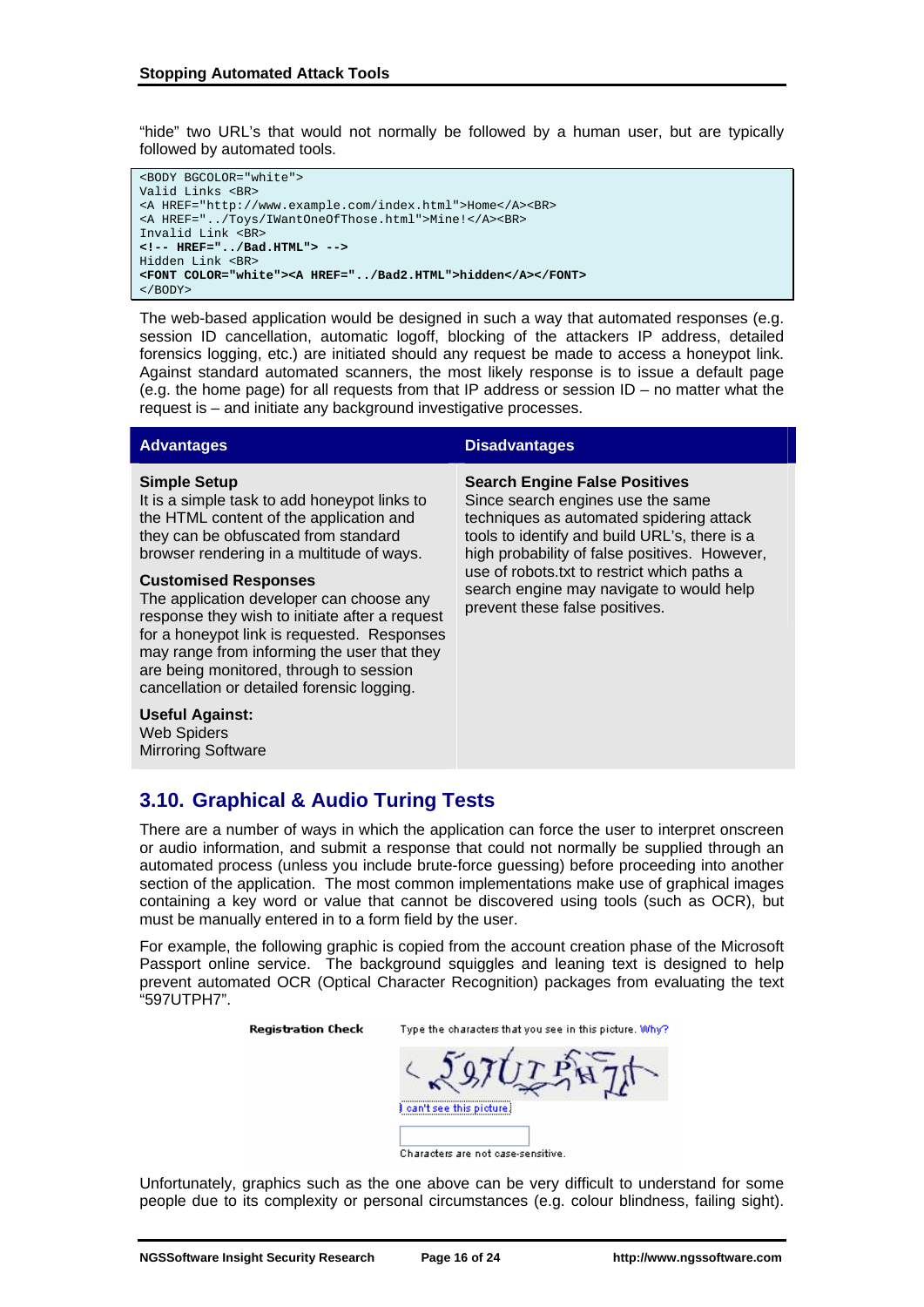Therefore, alternative Turing tests that make use of audio sound bites can be used as an alternative. Microsoft's Passport registration also allows users to listen to a voice saying the pass phrase which must be entered correctly to set up the account. To make the process more difficult for automated dictation tools, some background noises and hisses may be included with the real pass phrase data. An example of Microsoft Passport support for a voice-based Turing test is shown below.

| $\bigcirc$ https://registernet.passport.net - Type the registration characters you h                                                                                                                                                                                                                    |  |
|---------------------------------------------------------------------------------------------------------------------------------------------------------------------------------------------------------------------------------------------------------------------------------------------------------|--|
| This pop-up window links to an audio file so you can listen to and type the special<br>characters required for registration. These characters help reduce spam that automated<br>account registration tools create.                                                                                     |  |
| Instructions                                                                                                                                                                                                                                                                                            |  |
| 1. Click the link below that begins with "Listen to the characters" to listen to the audio<br>file.                                                                                                                                                                                                     |  |
| 2. Type the characters you hear into the text box below the link.<br>3. Click Continue to return to registration.                                                                                                                                                                                       |  |
| The characters are entered into the correct field on the registration page.                                                                                                                                                                                                                             |  |
| Notes                                                                                                                                                                                                                                                                                                   |  |
| ◆ Your computer must be able to play audio in .WAV format.<br>• If your browser plays the file in a different program, remember the characters, return<br>to this page, and then type them in the text box below.<br>• The audio file is intentionally garbled.<br>• Characters are not case sensitive. |  |
| Listen to the characters in the audio file.<br>Type the characters                                                                                                                                                                                                                                      |  |
| Continue                                                                                                                                                                                                                                                                                                |  |
| registernet.passport.net<br>Done                                                                                                                                                                                                                                                                        |  |

This kind of user identification testing is typically used at key points within high-volume applications (e.g. popular webmail services, online domain registration queries, etc.) that have, or are likely to, experience attacks or be used for non-authorised activities. Their purpose is to validate that it is a real person using the application – not an automated tool.

In theory, the ability to differentiate between a real person and a tool or computer system can be done through a specific test. These tests are often called Turing tests, and recent work in this area has led to the development of CAPTCHA (Completely Automated Public Turing Test to Tell Computers and Humans Apart – http://www.captcha.net/) systems for web-based applications.

| <b>Advantages</b>                                                                                                                                                                                                                                                                                        | <b>Disadvantages</b>                                                                                                                                                                                                                                                                                                                                                              |
|----------------------------------------------------------------------------------------------------------------------------------------------------------------------------------------------------------------------------------------------------------------------------------------------------------|-----------------------------------------------------------------------------------------------------------------------------------------------------------------------------------------------------------------------------------------------------------------------------------------------------------------------------------------------------------------------------------|
| <b>Strong Non-Human Identification</b><br>This type of testing is very difficult for<br>automated tools to overcome - even tools<br>that have been tuned for targeting a specific<br>application.<br>Useful Against:<br><b>Web Spiders</b><br><b>Mirroring Software</b><br><b>Vulnerability Scanners</b> | <b>High Failure Rate</b><br>As the tools become smarter, the Turing tests<br>must become more difficult. Consequently<br>some legitimate application users may also<br>have trouble interpreting the information<br>necessary for passing the test.                                                                                                                               |
|                                                                                                                                                                                                                                                                                                          | <b>Cumbersome</b><br>Adding application functions that rely on<br>passing a Turing test cannot be used too often<br>as they will adversely affect usage of the<br>application by legitimate users. These tests<br>should only be used at key points within the<br>application $-$ such as initially creating the<br>users new account or as part of an<br>authentication process. |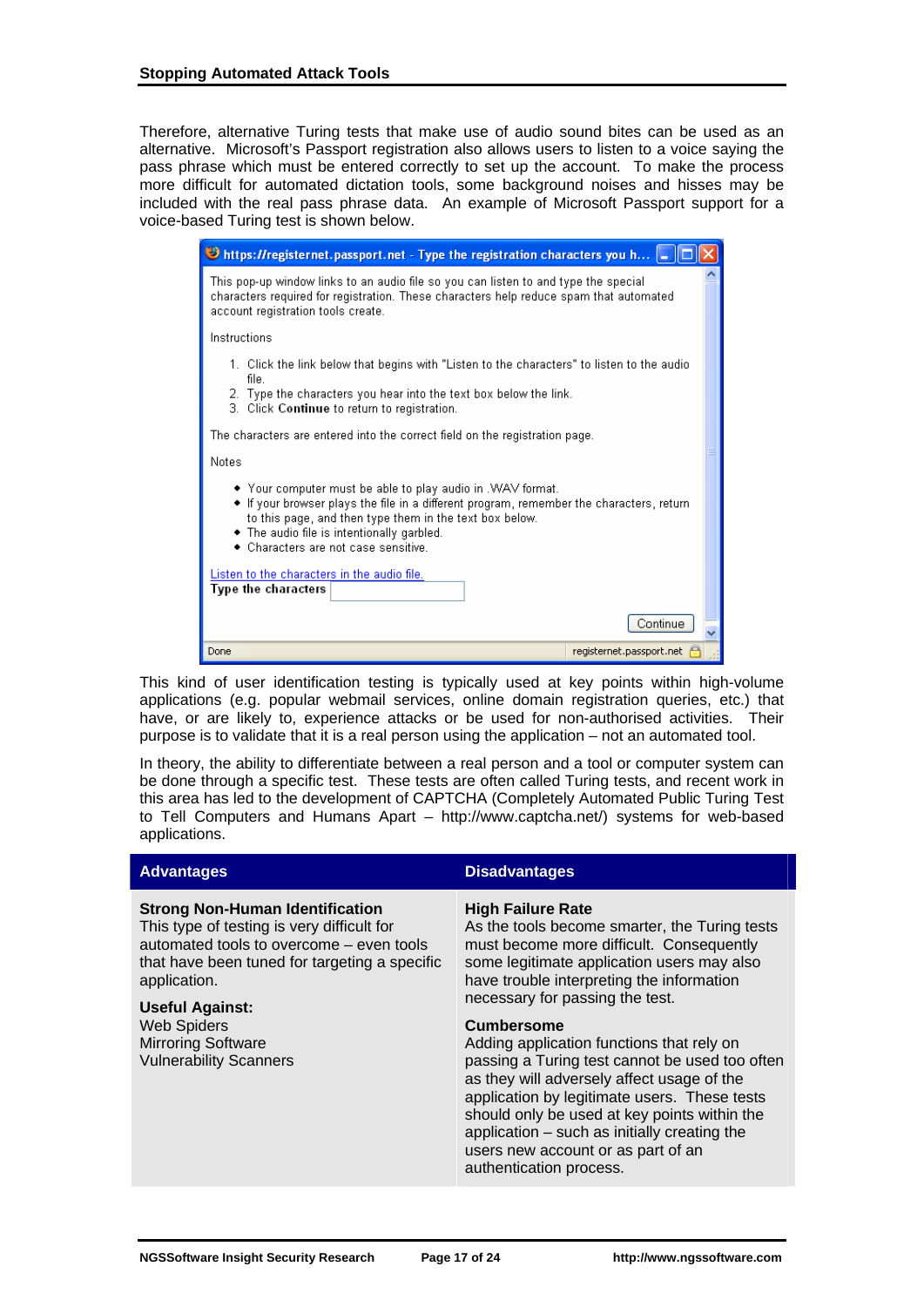## Section 4: **Anti-tool Client-side Code**

Whilst the techniques examined in the previous section provide various degrees of protection against automated tool attacks, there exists an additional array of defences capable of defending against all but  $3<sup>rd</sup>$  generation scanners. These additional defences make use of client-side code.

The use of client-side code, from a security perspective, tends to be overlooked – largely due to a poor understanding of the different coding techniques and adverse publicity associated with frequent client-server content validation flaws. Although an attacker can indeed bypass client-side scripting components that validate content or enforce a sequence of events within the client browser fairly easily, it is still possible to use client-side code as a positive security component as long as suitable validation occurs at the server-side.

## **4.1. The Strengths of Client-side Code**

As a mechanism for protecting against automated attack tools and scanners, client-side code provides numerous advantages over other protection mechanisms. However the greatest advantage is derived from the fact that current automated tools either cannot execute the code, or are extremely limited in their ability to interpret any embedded code elements.

The trick to using client-side code in a security context lies in ensuring that the client browser really did execute the code (i.e. validating execution) and did not simply ignore or bypass it. This can be achieved by forcing the client browser to submit a unique value that can only be obtained as part of the actual code execution. These code execution values, or "tokens", are submitted with any data request or submission, and validated by the server-side application prior to the processing of any other client-supplied data. This process can be referred to as "tokenisation"

While the final client-side code implementation may take on many forms, this functionality can be achieved using any modern client-side interpreted language including JavaScript, VBScript, Java, or even Flash. In fact, if so required, even compiled client-side components (e.g. ActiveX) could be used so long as the client-browser is likely to have it installed although this is not recommended due to probable code flexibility issues. For ease of implementation it is recommended that client-side interpreted languages, which are available by default within modern client browsers, be used.

## **4.2. Client-side Scripting Alternatives**

There are a near infinite number of ways to utilise client-side code elements as a protection device against automated attack tools – with each one influenced by factors such as the nature of the web-based application (e.g. e-banking, retailing, informational, etc.), the type of user (e.g. customer, administrator, associate, etc.), or even the personal preferences of the development staff.

However, there are three primary classes of client-side code elements capable of defending against most automated attack tools:

- $\star$  Token Appending.
- $\star$  Token Calculator.
- $\star$  Token Resource Metering.

## **4.2.1. Token Appending**

The simplest of the client-side scripting techniques, token appending makes use of precalculated tokens embedded within the HTML body of the server-supplied content which must then be appended to any data submission or request by the client browser.

For instance, in the example below the HTML content contains a dynamically built link that uses JavaScript to populate the missing "token" value. Any tool that inspects the raw HTML is likely to identify the HREF entity but fail to include the necessary token value.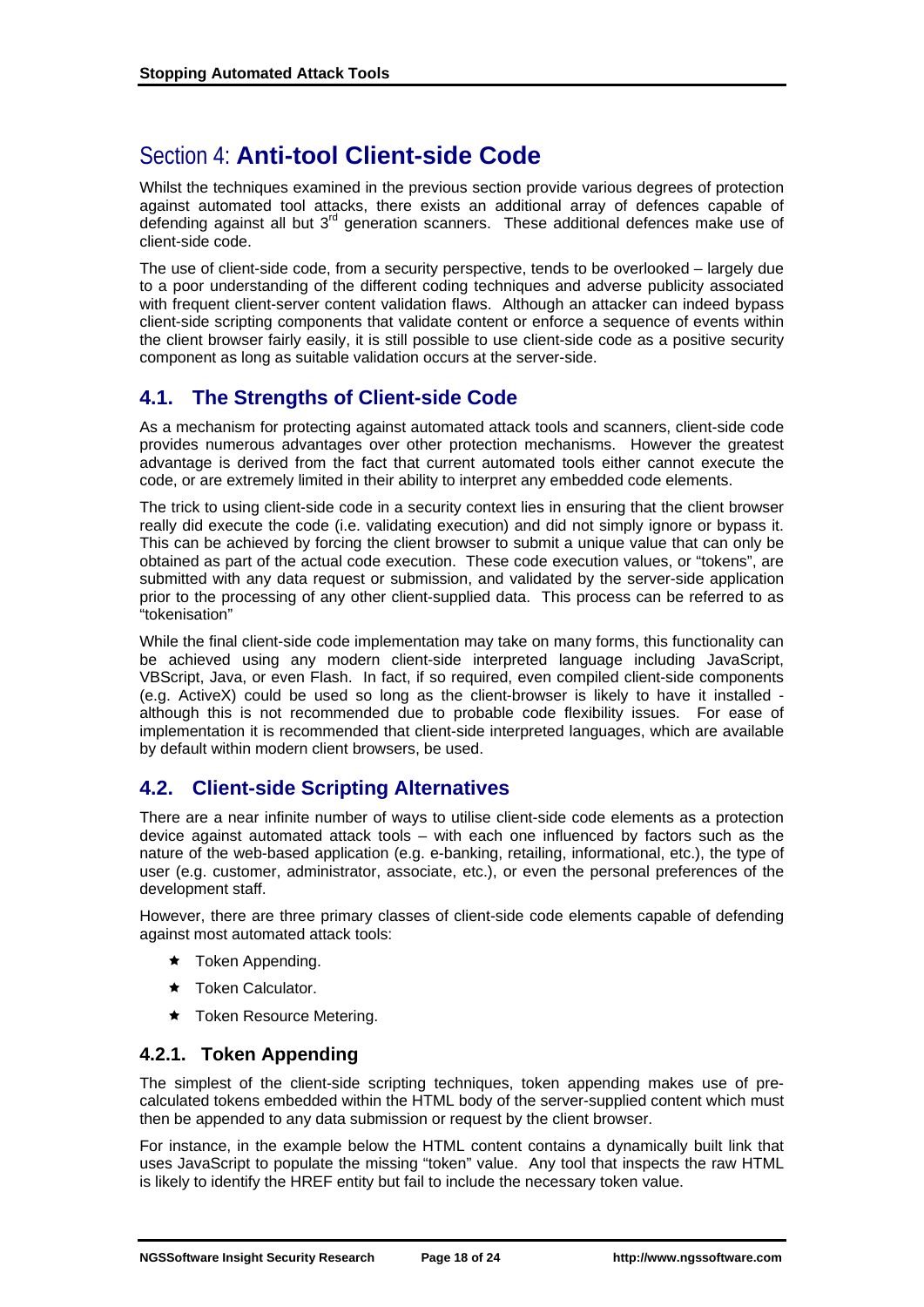```
<SCRIPT LANGUAGE="javascript"> 
  var token="0a37847ea23b984012" 
  document.write("<A 
HREF='http://www.example.com/NextPage.aspx?JSToken="+token+"'>Link</A>") 
</SCRIPT>
```
Alternatively, in the second example below, we see a POST submission form version. A JavaScript function, "addtoken()", exists in the head section of the HTML document which is called from the submission form ("myform") with the onClick routine. By default, the "token" field is set to "Fail" – meaning that any failure to process the JavaScript correctly will result in a POST submission containing the data "token=Fail" and would be interpreted by the serverside application as a possible attack.

The only valid way of submitting data using this form is by executing the "addtoken()" function after clicking on the submit button. This JavaScript function then modifies the "token" value by replacing the default "Fail" with the real value ("0a37847ea23b984012") and completes the submission.

```
<HTML> 
  <HEAD> 
   <TITLE>Example Post</TITLE> 
   <SCRIPT> 
     function addtoken() { 
       document.myform.token.value="0a37847ea23b984012"; 
      document.myform.submit();
 } 
   </SCRIPT> 
  </HEAD> 
<BODY> 
   <FORM NAME="myform" ACTION="http://www.example.com/BuyIt.aspx" METHOD="POST"> 
     <INPUT TYPE="TEXT" NAME="ItemName" >Item Name<BR> 
     <INPUT TYPE="RADIO" NAME="Buy" VALUE="Now">Now 
     <INPUT TYPE="RADIO" NAME="Buy" VALUE="Later">Later<BR> 
     <INPUT TYPE="HIDDEN" NAME="token" VALUE="Fail"> 
     <INPUT TYPE="BUTTON" VALUE="SUBMIT" onClick="addtoken()"> 
   </FORM> 
</BODY> 
</HTML>
```
The principles governing this tokenisation of a link are very similar to those discussed in section 3.8 "Onetime Links", and the server-side responses to an identified attack can be the same.

| <b>Advantages</b>                                                                                                                                                                                                                            | <b>Disadvantages</b>                                                                                                                                                                                                          |  |  |  |
|----------------------------------------------------------------------------------------------------------------------------------------------------------------------------------------------------------------------------------------------|-------------------------------------------------------------------------------------------------------------------------------------------------------------------------------------------------------------------------------|--|--|--|
| <b>Easy to Implement</b><br>The process of including client-side scripting<br>tokenisation is very simple and can be<br>achieved without any major changes to the<br>web-based application.                                                  | <b>Relies on Client-side Code</b><br>Some older browser types may not support the<br>chosen client-side scripting language. In<br>addition, some legitimate users may have<br>disabled scripting support. Therefore, they are |  |  |  |
| Stops 1 <sup>st</sup> , 2 <sup>nd</sup> and 2.5 Gen Scanners<br>Current scanners and automated attack<br>tools are incapable of correctly interpreting<br>client-side code. Therefore, they cannot<br>perform this kind of URL tokenisation. | not able to use applications that make use of<br>token appending strategies.                                                                                                                                                  |  |  |  |
| <b>Non-visible Impact on Users</b><br>Assuming that client-side scripting is<br>enabled (the default for most client<br>browsers), there is no visible or perceived<br>impact on the users experience of the<br>application                  |                                                                                                                                                                                                                               |  |  |  |
| Useful Against:<br>All automated scanners                                                                                                                                                                                                    |                                                                                                                                                                                                                               |  |  |  |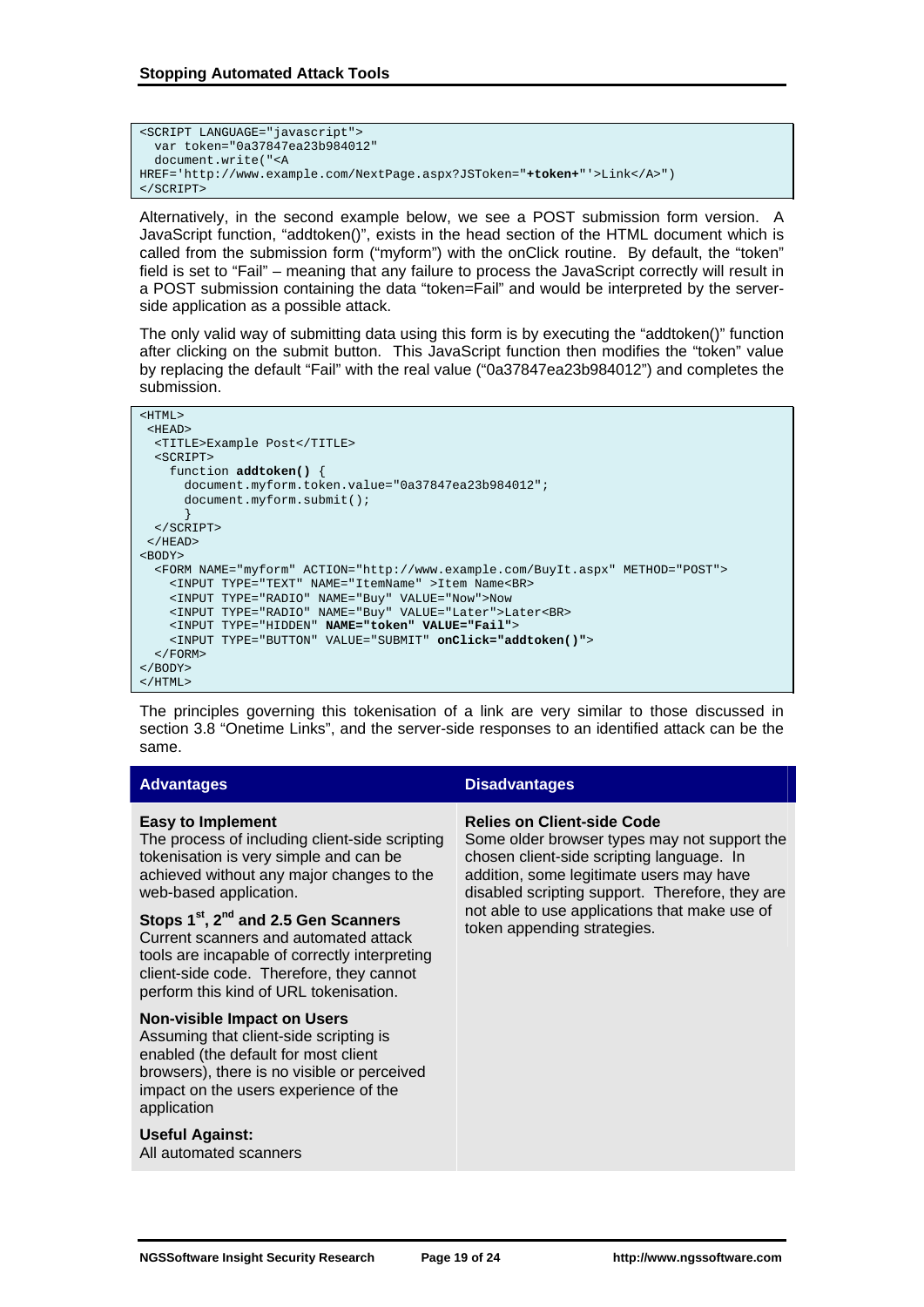## **4.2.2. Token Calculator**

Using almost identical techniques as the Token Appending class discussed previously, the Token Calculator class extends these principles by adding a dynamic token creation process.

Instead of using static tokens (e.g. token.value="0a37847ea23b984012"), the client-side script functionality is extended to include routines that actually calculate a token from scratch. For example, in the code snippet below, JavaScript is used to combine the "fake" default token with the session cookie and the page name, and then calculate a CRC32 checksum – that then replaces the "fake" token – and submits the form data to the application.

```
<HEAD> 
  <TITLE>Example Post</TITLE> 
     <SCRIPT TYPE="text/javascript" SRC="crc32.js"></SCRIPT> 
     <SCRIPT TYPE="text/javascript" SRC="cookies.js"></SCRIPT> 
     <SCRIPT> 
         function encodetoken() { 
            var token = document.myform.token.value; 
            var cookie = getCookie("SessionID"); 
            var page = location.pathname; 
            document.myform.token.value = crc32(token + cookie + page); 
           document.myform.submit();
 } 
     </SCRIPT> 
</HEAD>
```
The routines used to calculate the token can take practically any form and may be as complex or as simple as the application developer feels comfortable with. The only limitation is that the server-side application must be able to verify the integrity and correctness of the token with each client browser data request or submission. Some examples of token calculation include:

- $\star$  Concatenating several text variables embedded within the HTML document to create a single submission token.
- $\star$  Performing a mathematical routine based upon variables embedded within the HTML document to create a numeric submission token.
- Ì Using HTML document properties (e.g. session cookies, browser-type, referrer field, etc.) or other user supplied form fields (e.g. user name, date of birth, etc.) to create a unique submission token for that page.

| <b>Advantages</b>                                                                                                                                                                                                                                                                                                                                                                                                                          | <b>Disadvantages</b>                                                                                                                                                                                                                                                                                         |  |  |  |
|--------------------------------------------------------------------------------------------------------------------------------------------------------------------------------------------------------------------------------------------------------------------------------------------------------------------------------------------------------------------------------------------------------------------------------------------|--------------------------------------------------------------------------------------------------------------------------------------------------------------------------------------------------------------------------------------------------------------------------------------------------------------|--|--|--|
| <b>Easy to Implement</b><br>The process of including client-side scripting<br>tokenisation is very simple and can be<br>achieved without any major changes to the<br>web-based application.<br>Stops 1 <sup>st</sup> , 2 <sup>nd</sup> and 2.5 Gen Scanners<br>Current scanners and automated attack<br>tools are incapable of correctly interpreting<br>client-side code. Therefore they cannot<br>perform this kind of URL tokenisation. | <b>Relies on Client-side Code</b><br>Some older browser types may not support the<br>chosen client-side scripting language. In<br>addition, some legitimate users may have<br>disabled scripting support. Therefore they are<br>not able to use applications that make use of<br>token appending strategies. |  |  |  |
| <b>Non-visible Impact on Users</b><br>Assuming that client-side scripting is<br>enabled (the default for most client<br>browsers), there is no visible or perceived<br>impact on the users experience of the<br>application                                                                                                                                                                                                                |                                                                                                                                                                                                                                                                                                              |  |  |  |
| <b>Stronger than Token Appending</b><br>Since the token must be calculated instead<br>of just appending a static value, any<br>automated tool that can understand simple<br>client-side scripting commands (such as                                                                                                                                                                                                                        |                                                                                                                                                                                                                                                                                                              |  |  |  |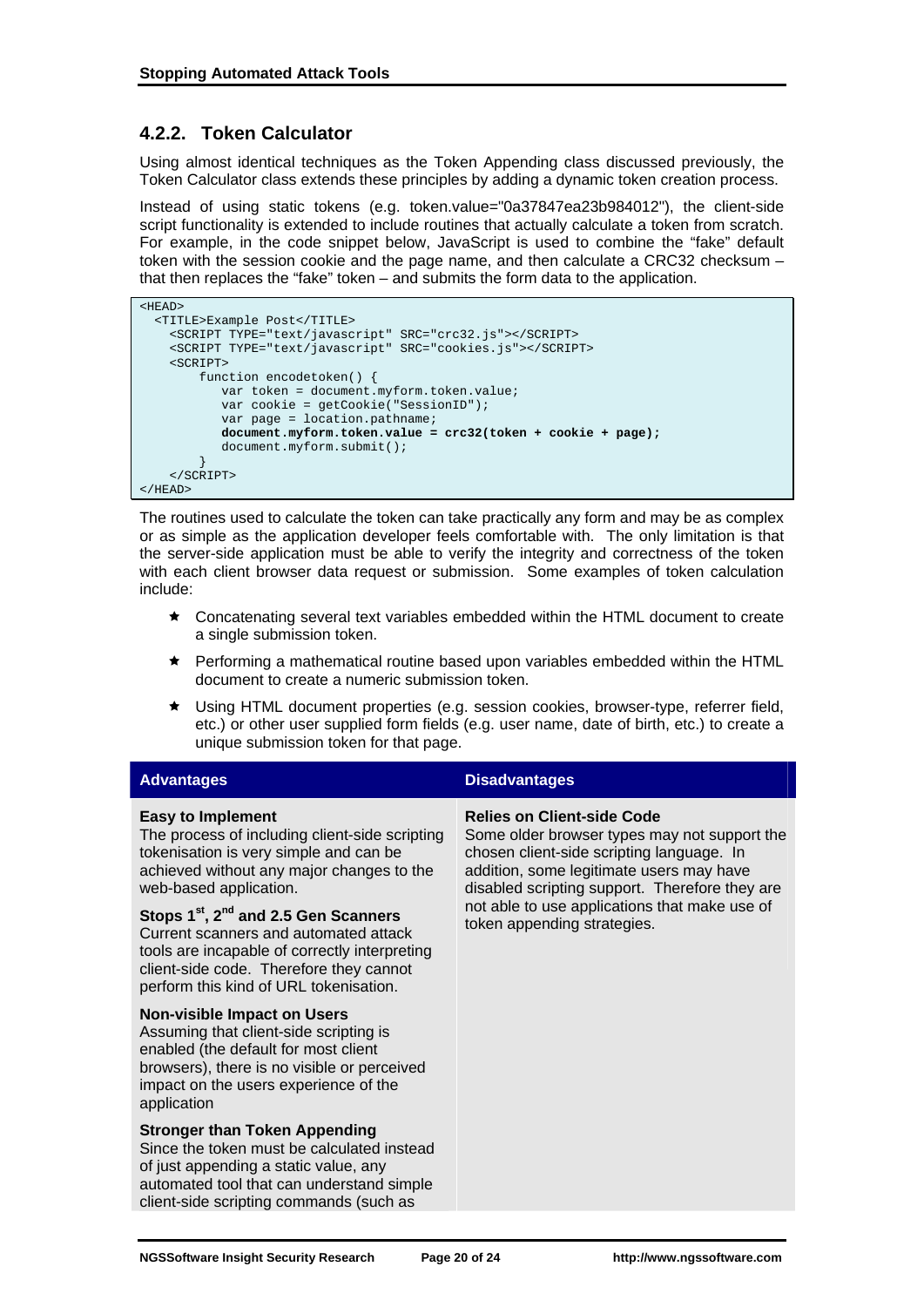taking variable A and appending it to string B) will be thwarted.

#### **Token Versatility**

Since the token is created "on the fly", it is possible to include additional information about the client browser than can only come from the client (e.g. language, local time, etc.) which can be used to make a stronger token.

#### **Useful Against:**

All automated scanners

## **4.2.3. Token Resource Metering**

Token Resource Metering extends and refines the principles of the Token Calculator and Token Appending strategies by increasing the complexity of the client-side code execution so that the client browser, when calculating the token, incurs a measurable time delay. The calculated token forms an "electronic payment" and can be used to slow down an automated attack. This process of slowing down data requests or submissions is commonly referred to as "Resource Metering".

The trick to a successful resource metering strategy lies in ensuring that the calculated token is easily calculated and validated at the server-side, but requires measurable effort to calculate at the client-side. For a full explanation of Resource Metering and how it can be used in a security context, readers are directed to the comprehensive paper titled "Anti Brute Force Resource Metering", also by the same author.

### **Stops 1st, 2nd and 2.5 Gen Scanners**

Current scanners and automated attack tools are incapable of correctly interpreting client-side code. Therefore, they cannot perform this kind of URL tokenisation.

## **Slows down 3rd Generation Attacks**

Any automated attack tool must first correctly interpret the client-side code and execute it. This execution incurs a computational overhead that causes a time delay in data submission which means that the attack is slowed down.

#### **Works Against Multithreaded Attacks**

Due to processing overheads, conducting multithreaded attacks will cause the client machines CPU to maximum load and slow down the attack to the equivalent of calculating and submitting one token at a time.

#### **Works Against Manual Attacks**

The time delays incurred during the calculation of the token resource also affects manual attacks and will slow down the attack – most likely forcing the attacker to seek a softer target.

#### **Useful Against:**

All automated scanners Most manual repetitive attack techniques

### **Advantages Contract Contract Contract Contract Contract Contract Contract Contract Contract Contract Contract Contract Contract Contract Contract Contract Contract Contract Contract Contract Contract Contract Contract Con**

#### **Relies on Client-side Code**

Some older browser types may not support the chosen client-side scripting language. In addition, some legitimate users may have disabled scripting support. Therefore, they are not able to use applications that make use of token appending strategies.

#### **Client Machine Specification**

Since Token Resource Metering requires the client machine to carry out a computationally intensive routine, the code will take different amounts of time to execute for each hardware configuration. Therefore, the same code executing on a new desktop computer will be many times faster than that executing on a small PDA device over WAP.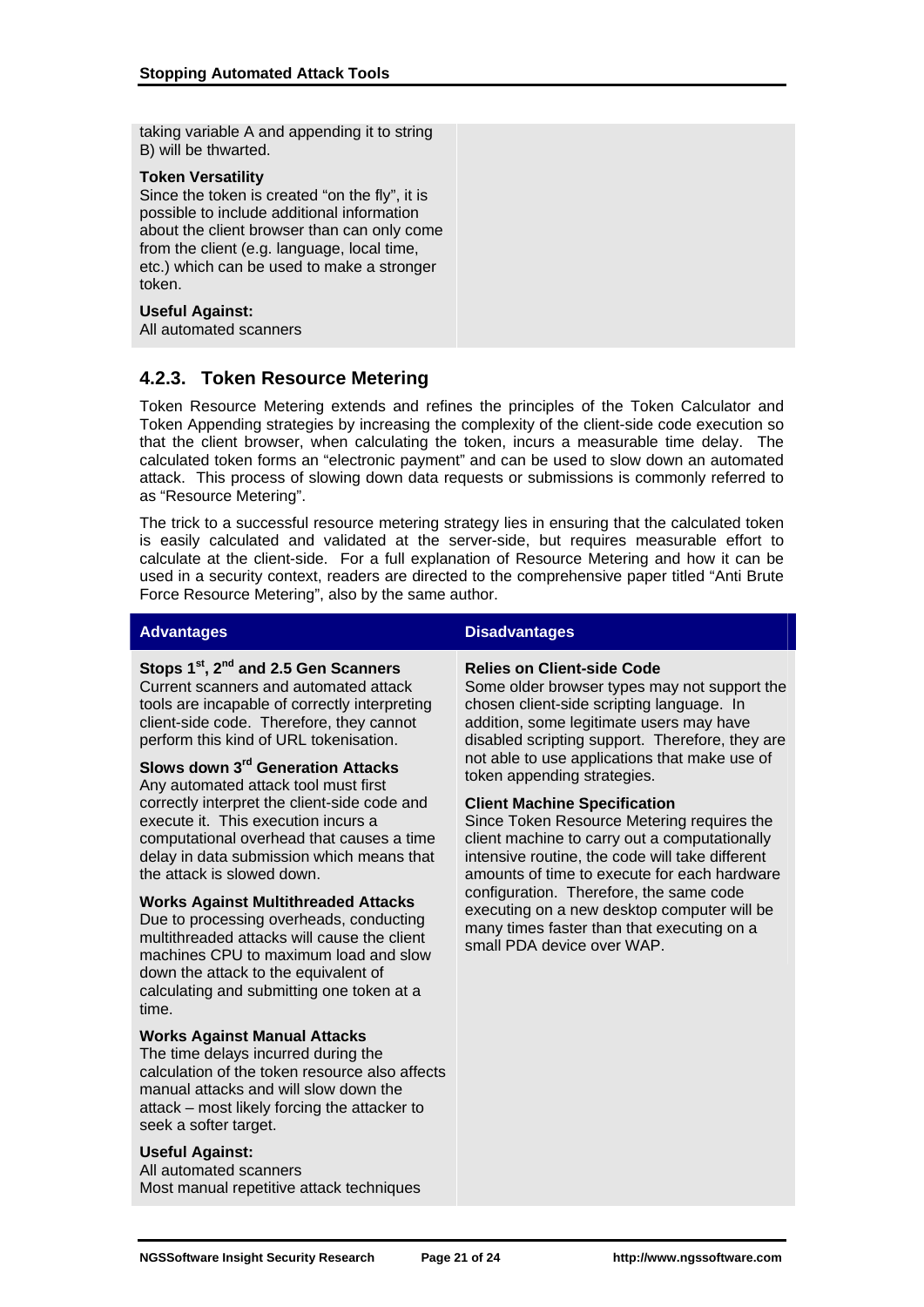## Section 5: **Conclusions**

The use of automated tools to identify security weaknesses within web-based applications and to attack vulnerable content is an increasingly common practice. Therefore, it is important that organisations take adequate precautions to defend against the diverse range of tool techniques and increasingly sophisticated automated scanners used by current and future attackers.

The methods described within this whitepaper provide varying degrees of protection against these attack tools. Simple techniques such as changing host service names, blocking of HTTP HEAD requests and the use of non-informative status codes should be considered an absolute minimum for today's environments. More sophisticated techniques requiring tighter integration with the dynamically generated application content help to provide better protection, but must be factored early on into the application development lifecycle if they are to be effective.

As the attack tools become even more sophisticated and overcome many of the simpler defence techniques, organisations will be forced to consider the use of client-side code techniques. These techniques currently have the ability to stop all of the generic automated attack tools currently available – including most of the more sophisticated commercial vulnerability scanners (this is important since keygen's and license-bypass patches are in common use).

## **5.1. Comparative Studies**

The techniques explained within this whitepaper for stopping automated attack tools all have their own unique strengths and weaknesses. For an organisation seeking to protect their webbased application from future attack, it is important that the appropriate defensive strategy be adopted and that the right anti-automated tool technique is applied. The following tables help to provide a comparative study of the different techniques previously discussed – however, it is important that application designers realise that these comparisons are of a general nature only (due to the phenomenal array of different automated attack tools which are currently available).

| <b>Technique</b>                 | <b>Tool Generation</b> |                               |                   | <b>Tool Classification</b>    |               |              |                      |                |                |
|----------------------------------|------------------------|-------------------------------|-------------------|-------------------------------|---------------|--------------|----------------------|----------------|----------------|
| <b>Host Server Renaming</b>      | $***$                  | $\star$                       |                   |                               |               | $\star$      |                      |                | $\star$        |
| <b>Blocking HEAD</b>             | $\ast$                 |                               |                   |                               | $\star$       | $\star$      |                      |                |                |
| <b>REFERER Fields</b>            | ***                    | $***$                         | $\star$           |                               | $***$         | $***$        |                      |                | $\star$        |
| <b>Content-Type Manipulation</b> | ***                    | $**$                          | $\star$           |                               | **            |              |                      |                |                |
| <b>Client-side Redirection</b>   | $***$                  | $\star$                       |                   |                               | $\star$       | $\star$      | $\star$              |                | $\star$        |
| <b>HTTP Status Codes</b>         | $***$                  | $***$                         | $**$              |                               | $\star$       | $\ast$       | $\star$              | $\star$        | $\star$        |
| <b>Thresholds &amp; Timeouts</b> | ***                    | $***$                         | $**$              | $***$                         | $\ast$        | $\ast$       | $***$                | ***            | $***$          |
| <b>Onetime Links</b>             | $\ast$                 | $***$                         | $***$             | $\ast$                        | $\star$       |              | $***$                | ***            | $***$          |
| <b>Honeypot Links</b>            | ***                    | $***$                         |                   |                               | ***           |              |                      |                |                |
| <b>Turing Tests</b>              | ***                    | $***$                         |                   |                               | ***           |              |                      |                | $***$          |
| <b>Token Appending</b>           | ***                    | $***$                         | $***$             | $\ast$                        | $**$          | ***          | ***                  | $***$          | ***            |
| <b>Token Calculators</b>         | ***                    | $***$                         | ***               | $\ast$                        | $**$          | ***          | $***$                | $**$           | ***            |
| <b>Token Resource Metering</b>   | ***                    | $***$                         | ***               | $***$                         | ***           | $***$        | $***$                | ***            | ***            |
|                                  | Generation<br>1st      | Generation<br>2 <sup>nd</sup> | Generation<br>2.5 | Generation<br>3 <sup>rd</sup> | Web Spidering | CGI Scanning | <b>Brute Forcing</b> | <b>Fuzzers</b> | Vuln. Scanning |

## **5.1.1. Technique vs. Tool Generation and Classification**

Key: [] No benefit, [\*] Some benefit, [\*\*] Noticeable Benefit, [\*\*\*] Valuable Protection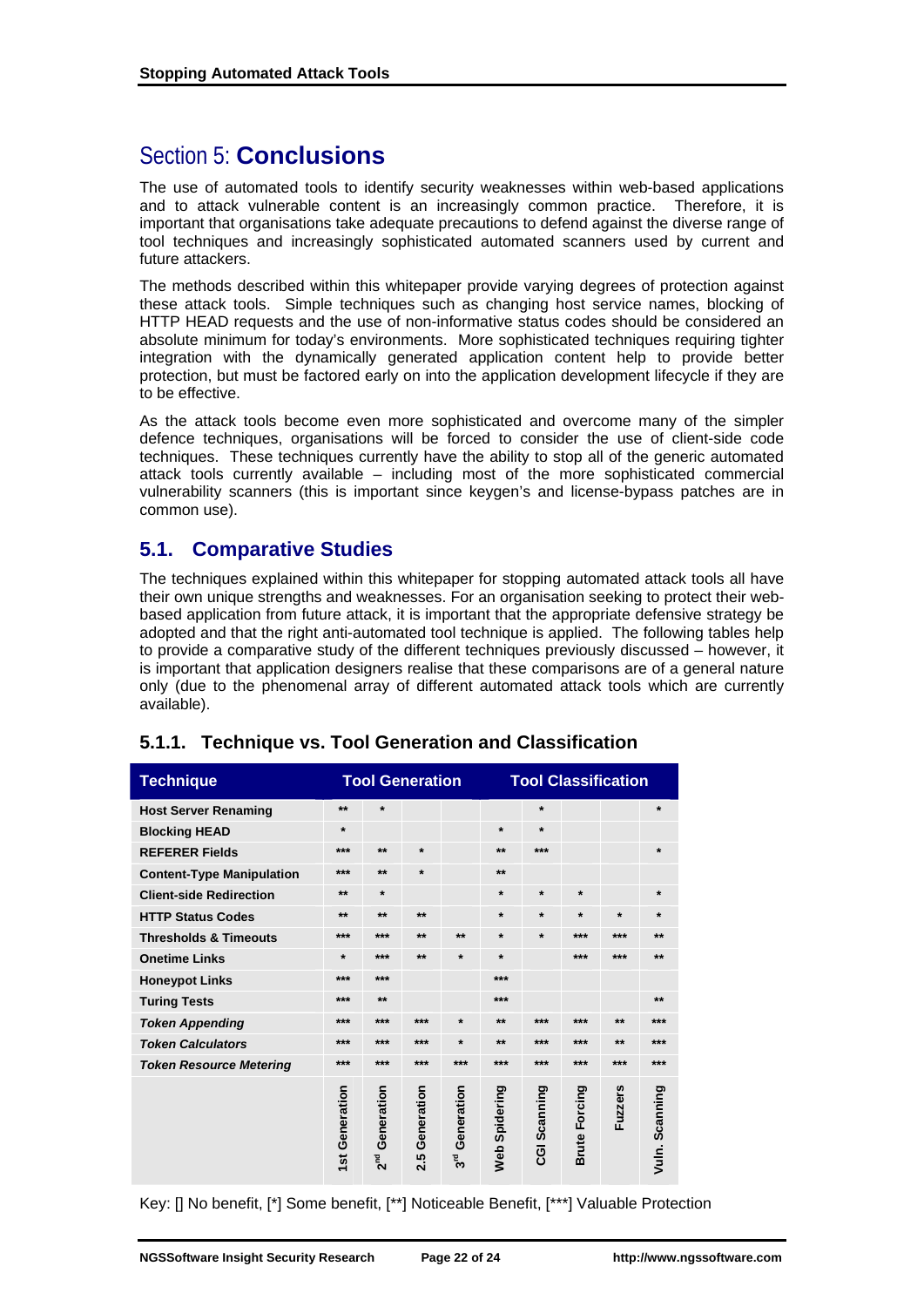| <b>Technique</b>                 | <b>Implemented By</b>    |                           | <b>Client</b>  |                      | <b>Ease</b>               |
|----------------------------------|--------------------------|---------------------------|----------------|----------------------|---------------------------|
| <b>Host Server Renaming</b>      | Y                        |                           | N              | N                    | <b>Trivial</b>            |
| <b>Blocking HEAD</b>             | Y                        | Y                         | N              | N                    | <b>Trivial</b>            |
| <b>REFERER Fields</b>            |                          | Y                         | N              | Y                    | Average                   |
| <b>Content-Type Manipulation</b> | Y                        | Y                         | Y              | N                    | <b>Simple</b>             |
| <b>Client-side Redirection</b>   |                          | Y                         | N              | Y                    | <b>Simple</b>             |
| <b>HTTP Status Codes</b>         | Y                        | Y                         | N              | Y                    | <b>Simple</b>             |
| <b>Thresholds &amp; Timeouts</b> |                          | Y                         | N              | Y                    | Average                   |
| <b>Onetime Links</b>             |                          | Y                         | Y              | Y                    | Average                   |
| <b>Honeypot Links</b>            |                          | Y                         | N              | N                    | <b>Trivial</b>            |
| <b>Turing Tests</b>              |                          | Y                         | Y              | Y                    | <b>Very Hard</b>          |
| <b>Token Appending</b>           |                          | Y                         | N              | N                    | Average                   |
| <b>Token Calculators</b>         |                          | Y                         | N              | N                    | Average                   |
| <b>Token Resource Metering</b>   |                          | Y                         | Υ              | Y                    | <b>Hard</b>               |
|                                  | Administrators<br>System | Application<br>Developers | Client Visible | <b>Client Impact</b> | Implementation<br>Ease of |

## **5.1.2. Technique vs. Implementation and Client Impact**

## **5.2. Authorised Vulnerability Scanning and Security Testing**

It is important to understand that the use of automated attack tools play an important role in the legitimate identification of security vulnerabilities. Organisations should be mindful to ensure that any anti-tool defences they install can be overcome for authorised security testing. Failure to include such a mechanism is likely to result in extended and difficult security assessment and penetration testing exercises, which is likely to lead to high costs or a less thorough evaluation.

It is recommended that system administrators and application developers provide a mechanism to turn off many of the more sophisticated anti-automated tool defences based upon factors such as IP address, connection interface or even reserved SessionID's. For most of the defensive techniques discussed in this paper, any of these mechanisms could be used. However, care should be taken to ensure that this "bypass" mechanism is by default switched off, and must be temporarily enabled to allow automated security testing of the application and its hosting environment.

## **5.3. Combining Defence Techniques**

It is important organisations design their online web-based applications in such a manner as to take advantage of as many of the anti-tool defensive techniques as possible. The ability to stack and combine compatible techniques will strengthen the application against attack – providing a valuable defence in depth.

## **5.4. Custom Attack Tools**

The techniques outlined in this whitepaper provide varying degrees of defence against automated attack tools which are available through most commercial, freeware and underground sources. However, it is important to note that, should an attacker seek to purposefully target an organisation and take the necessary time and effort to fully engage or evaluate an applications defence, it is likely that they will be able to construct a custom automated attack tool capable of bypassing most of them.

Organisations should evaluate the likelihood of a potential attacker crafting a custom tool to overcome the applications anti-tool defences and seek to adopt appropriate strategies for